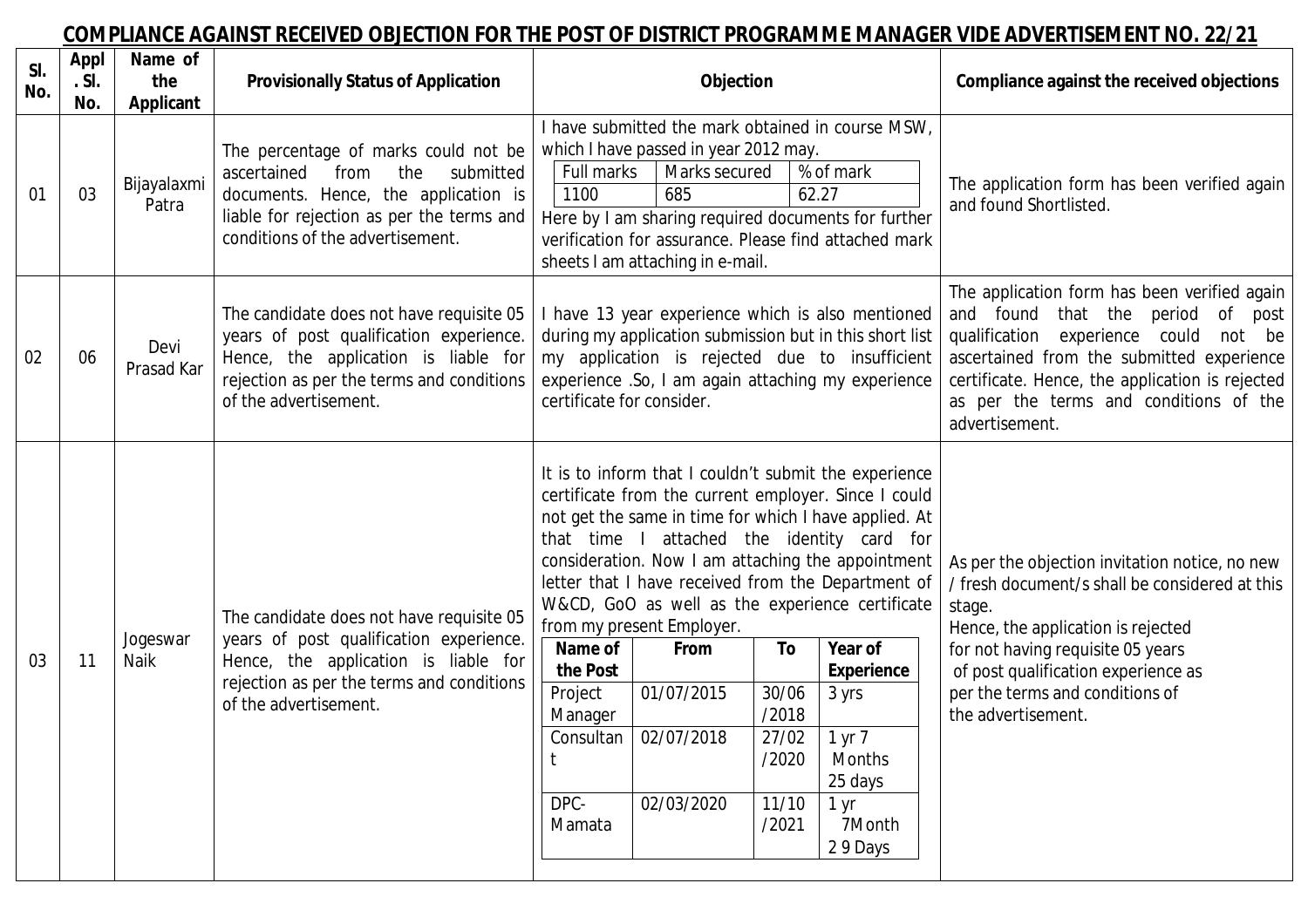| SI.<br>No. | Appl<br>.S.<br>No. | Name of<br>the<br>Applicant | <b>Provisionally Status of Application</b>                                                                                                                                                        | Objection                                                                                                                                                                                                                                                                                                                                                                                                                                                                                                                                                                                                              | Compliance against the received objections                                                                                                                                                                                                                                                                                                                                                                                                                                                                                                                                                                                                                                                                             |
|------------|--------------------|-----------------------------|---------------------------------------------------------------------------------------------------------------------------------------------------------------------------------------------------|------------------------------------------------------------------------------------------------------------------------------------------------------------------------------------------------------------------------------------------------------------------------------------------------------------------------------------------------------------------------------------------------------------------------------------------------------------------------------------------------------------------------------------------------------------------------------------------------------------------------|------------------------------------------------------------------------------------------------------------------------------------------------------------------------------------------------------------------------------------------------------------------------------------------------------------------------------------------------------------------------------------------------------------------------------------------------------------------------------------------------------------------------------------------------------------------------------------------------------------------------------------------------------------------------------------------------------------------------|
| 04         | 13                 | Uttam<br>Kumar<br>Padhan    | The candidate does not have requisite 05<br>years of post qualification experience.<br>Hence, the application is liable for<br>rejection as per the terms and conditions<br>of the advertisement. | Here I am attaching all the requisite documents to<br>consider my experience.                                                                                                                                                                                                                                                                                                                                                                                                                                                                                                                                          | The application form has been verified again<br>and found that the candidate has submitted<br>two numbers of experience certificates with<br>the application form. The candidate has<br>passed MSW on 24.11.2014.<br>• The post qualification experience at<br>Planning Academy from 25.11.2014 to 25.<br>12.2015 is 1 year 1 month.<br>• The post qualification experience at ICMR,<br>RMRC from 21.08.2017 to 12.10.2019 is 2<br>years 1 month 21 days.<br>The total period of post qualification<br>experience is 3 years 2 months 21 days.<br>Hence, the application is rejected for not<br>having requisite 05 years of post qualification<br>experience as per the terms and conditions of<br>the advertisement. |
| 05         | 14                 | Nihar<br>Ranjan<br>Jena     | The candidate does not have requisite 05<br>years of post qualification experience.<br>Hence, the application is liable for<br>rejection as per the terms and conditions<br>of the advertisement. | With respect, I have to inform you that, In my<br>application. I Have shown my qualification as PG and<br>pass out year is 2008.as per it I have more than 12<br>years of post qualification experience in health<br>2ndly in my application status it has<br>sector.<br>mentioned that candidate does not have requisite 05<br>years of post qualification experience for your kind<br>information I have also more than 05 years of post<br>qualification experience. Therefore, I request you<br>please accept my application and allow me as<br>provisionally shortlisted for the further process of<br>selection. | The application form has been verified again<br>and found that the candidate has passed<br>M.Sc. (Biotech) in the year 2008 which is not<br>a required educational qualification as per the<br>advertisement. As the candidate has passed<br>MBA on 05.05.2015, the work experience<br>from 03.03.2010 to 04.03.2015 is pre-<br>qualification experience which cannot be<br>considered.<br>Hence, the application is rejected for not<br>having requisite 05 years of post qualification<br>experience as per the terms and conditions of<br>the advertisement.                                                                                                                                                        |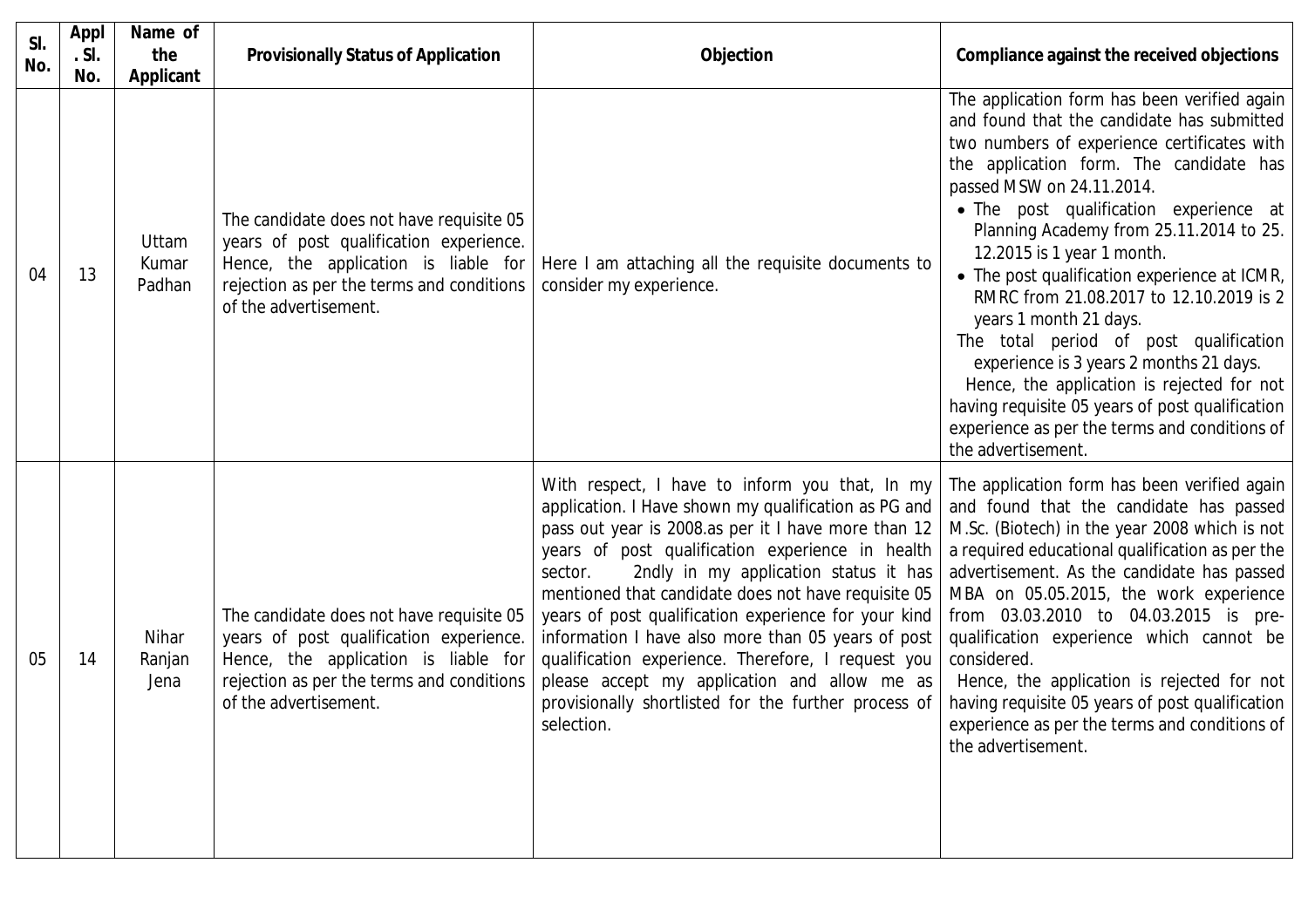| SI.<br>No. | <b>Appl</b><br>.S.<br>No. | Name of<br>the<br>Applicant    | <b>Provisionally Status of Application</b>                                                                                                                                                                                                                                            | Objection                                                                                                                                                                                                                                                                                                                                                                                                                                                         | Compliance against the received objections                                                                                                                                                                                                                                                                                                                                                                                                                                                                                                                                                                                 |
|------------|---------------------------|--------------------------------|---------------------------------------------------------------------------------------------------------------------------------------------------------------------------------------------------------------------------------------------------------------------------------------|-------------------------------------------------------------------------------------------------------------------------------------------------------------------------------------------------------------------------------------------------------------------------------------------------------------------------------------------------------------------------------------------------------------------------------------------------------------------|----------------------------------------------------------------------------------------------------------------------------------------------------------------------------------------------------------------------------------------------------------------------------------------------------------------------------------------------------------------------------------------------------------------------------------------------------------------------------------------------------------------------------------------------------------------------------------------------------------------------------|
| 06         | 21                        | Bimalendu<br>Pattnaik          | The candidate is required to submit valid<br>NOC from the appointing authority by<br>the date as mentioned in the Notice<br>through e-mail (hrdnrhm1@gmail.com),<br>failing which the application is liable for<br>rejection as per the terms and conditions<br>of the advertisement. | I received the Experience-cum-NOC from my<br>appointing authority after the due date for<br>submission of application for which I had given an<br>undertaking at that time and according to this I am<br>attaching the same herewith.                                                                                                                                                                                                                             | Shortlisted<br>(NOC Submitted)                                                                                                                                                                                                                                                                                                                                                                                                                                                                                                                                                                                             |
| 07         | 27                        | Ramesh<br>Kumar<br>Jena        | The candidate does not have requisite 05<br>years of post qualification experience.<br>Hence, the application is liable for<br>rejection as per the terms and conditions<br>of the advertisement.                                                                                     | I have 05 years 04 months and 06 days experience in<br>development sector(NGO)<br>1. 10.-06-2015 to 16-12-16 - Valid India Trust -01<br>Year 06 months 01 day<br>2. 01-02-2017 to 03-08-2017-PARDA Nuapada-<br>07 months<br>07-09-2017<br>31-08-2020-Gram<br>Vikas<br>to<br>Kalahandi - 0 2years 11 months 24 days<br>4. 09-07-2020 to 30-06-2021- KIRDTI, Keonjhar-<br>09 months 21 days                                                                         | The application form has been verified again.<br>The candidate has submitted two nos. of<br>experience certificates of Gram Vikas<br>Kalahandi and KIRDTI, Keonjhar, which is 3<br>years 9 months 17 days.<br>The period of experience of Valid India Trust<br>could not be ascertained from the submitted<br>document.<br>Hence, the application is rejected for not<br>having requisite 05 years of post qualification<br>experience as per the terms and conditions of<br>the advertisement.                                                                                                                            |
| 08         | 28                        | Jitendra<br>Kumar<br>Mahapatra | The candidate does not have requisite 05<br>years of post qualification experience.<br>Hence, the application is liable for<br>rejection as per the terms and conditions<br>of the advertisement.                                                                                     | Although I have more than 05 years of post<br>qualification experience, it is mentioned at you sheet<br>hat "The candidate does not have requisite 05 years<br>of post qualification experience. Hence, the<br>application is liable for rejection as per the terms and<br>conditions of the advertisement."<br>So, please consider my application well as objection<br>and allow me to participate at the next stage of the<br>recruitment and shall be obliged. | The application form has been verified again.<br>The candidate has passed MSW in July<br>2015.<br>As per the submitted experience certificate<br>of Office of the Collector, Nayagarh from July<br>2015 (after pass out date of MSW) to<br>19.02.2018 is 02 years 7 months 20 days.<br>The experience at OFSDP from 20.02.2018<br>to 29.02.2020 is 02 years 10 days.<br>The total period of post qualification<br>experience is 04 years 8 months.<br>Hence, the application is rejected for not<br>having requisite 05 years of post qualification<br>experience as per the terms and conditions of<br>the advertisement. |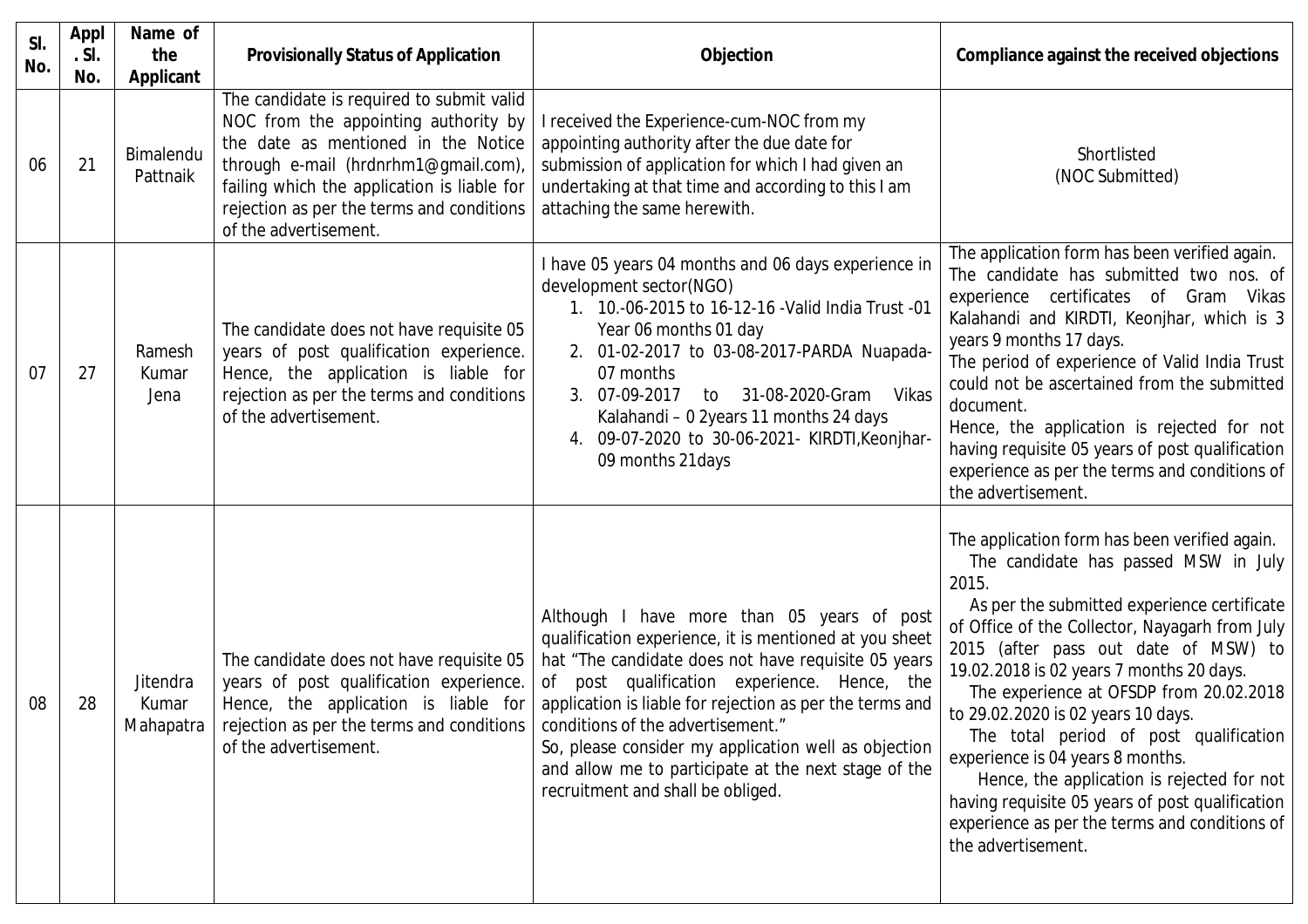| SI.<br>No. | <b>Appl</b><br>.S.<br>No. | Name of<br>the<br><b>Applicant</b> | <b>Provisionally Status of Application</b>                                                                                                                                                        | Objection                                                                                                                                                                                                                                                                                                                                                                                                                                                                                                                                                                                                                                                                                                                                                                                                                                                                                                                                                                                                                                                                                                                                                                                                                                                                                                                                                                                                                                                                                                                                                                                                                                                                                                                                                                                                                                                                                                                                                                                                                                                                                                                                                                                                                                                                                             | Compliance against the received objections                                                                                                                                                                                                                                                                                                                                                                                                                                                                                                                                                                                                                                                                                                                                                                                             |
|------------|---------------------------|------------------------------------|---------------------------------------------------------------------------------------------------------------------------------------------------------------------------------------------------|-------------------------------------------------------------------------------------------------------------------------------------------------------------------------------------------------------------------------------------------------------------------------------------------------------------------------------------------------------------------------------------------------------------------------------------------------------------------------------------------------------------------------------------------------------------------------------------------------------------------------------------------------------------------------------------------------------------------------------------------------------------------------------------------------------------------------------------------------------------------------------------------------------------------------------------------------------------------------------------------------------------------------------------------------------------------------------------------------------------------------------------------------------------------------------------------------------------------------------------------------------------------------------------------------------------------------------------------------------------------------------------------------------------------------------------------------------------------------------------------------------------------------------------------------------------------------------------------------------------------------------------------------------------------------------------------------------------------------------------------------------------------------------------------------------------------------------------------------------------------------------------------------------------------------------------------------------------------------------------------------------------------------------------------------------------------------------------------------------------------------------------------------------------------------------------------------------------------------------------------------------------------------------------------------------|----------------------------------------------------------------------------------------------------------------------------------------------------------------------------------------------------------------------------------------------------------------------------------------------------------------------------------------------------------------------------------------------------------------------------------------------------------------------------------------------------------------------------------------------------------------------------------------------------------------------------------------------------------------------------------------------------------------------------------------------------------------------------------------------------------------------------------------|
| 09         | 30                        | Subash<br>Kumar<br>Mallick         | The candidate does not have requisite 05<br>years of post qualification experience.<br>Hence, the application is liable for<br>rejection as per the terms and conditions<br>of the advertisement. | <b>Submission of Objection</b><br>1. I have completed my M.A in Sociology in the year 2012 as per the academic certificate and<br>sheet (submitted during the time of apply)<br>2. Currently, I have been working as a Child Protection Officer, from 13.03.2013 to till continue.<br>As a Child Protection Officer, my major job role is to protect the Child Rights such as :<br>Right to Survive, Right to Development, Right to Participation and Right to Protection.<br>I have exclusively involved with different line departments such as Health, Education, an<br><b>Nutrition etc</b><br>In the field of Health, I have insured the survival rights of the child with the coordination of Health<br>department like, monitoring the Immunisation activities, Health camps, School Health<br>Programmes and also we have installed Cradle baby reception centre in all the district H.Q hospita<br>and PHCs and CHCs etc. Moreover, for betterment of the health condition of the Orphan children<br>we have arranged different health programmes in the Child Care Institution with support o<br>CDMO<br>6.<br>As the district Collector is our Chairperson most of the time we have directly involved in specia<br>health campaigns such as, pulse polio round, Vit-A supplement round, NVBDCP rounds, VHND<br>programmes etc<br>7. My job is not only confined with the Health deptt. but also look after the nutrition programme of<br>the children. Moreover, we deal with 0 to 18 years children's overall Health, Nutrition, education<br>support<br>8. Any matter which is related to child, we have the only support system in the district level<br>Moreover, we have a child line-1098 (toll free) for support the distress children from different<br>issues<br>9. Furthermore, I have worked as a Maternal Child Health Coordinator from 2009 to 2012 unde<br>NRHM, (Submitted the experience certificate during the time of apply).<br>10. In the above mentioned fact, it's clear about my post qualification experience for the above post<br>So, I have total 11 years of experience (Already submitted during the time of apply) in Healt<br>programmes, Nutrition Programmes and Education Programmes as per my expertise.<br>This is for favour of your kind information | The application form has been verified again<br>and found that the candidate has submitted<br>two nos. of experience certificates with the<br>application form. The candidate has passed<br>MA in Sociology on 29.12.2012.<br>• The post qualification experience at WCD<br>Deptt. from 13.03.2013 to 27.04.2016 (as<br>per the signature date on experience<br>certificate is 3 years 1 month 14 days.<br>• The work experience at CDMO Office<br>Jharsuguda for the period from June 2009<br>to June 2012 is pre-qualification<br>experience which cannot be considered.<br>The total period of post qualification<br>experience is 3 years 1 month 14 days.<br>Hence, the application is rejected for not<br>having requisite 05 years of post qualification<br>experience as per the terms and conditions of<br>the advertisement. |
| 10         | 32                        | Prakash<br>Chandra<br>Mathan       | The candidate does not have requisite 05<br>years of post qualification experience.<br>Hence, the application is liable for<br>rejection as per the terms and conditions<br>of the advertisement  | 1. I had working in the Department of Hematology,<br>SCB MCH, Cuttack as a Counselor cum Data Base<br>Manager with effect from 01/04/2014 to<br>15/01/2018<br>2. I had already working in the Department of L.V<br>Prasad Eye Hospital, Patia, BBSR as a Medical<br>Social Worker w.e.f 22/01/2018 to 31/12/2018<br>3. Presently I am working as Admin Co-coordinator<br>under Tenon Facility Management India Pvt. Ltd,<br>BBSR w.e.f 16/05/2019 to 12/10/2021. Till now<br>continuing my work in this field. So my work of<br>Experience is 7 yrs 5 Months. So I request to<br>kindly consider the Last experience in the<br>attached file.                                                                                                                                                                                                                                                                                                                                                                                                                                                                                                                                                                                                                                                                                                                                                                                                                                                                                                                                                                                                                                                                                                                                                                                                                                                                                                                                                                                                                                                                                                                                                                                                                                                         | The application form has been verified again.<br>The candidate has submitted two nos. of<br>experience certificates from Department of<br>SCB MCH, Cuttack &<br>Haematology,<br>Department of L.V Prasad Eye Hospital, Patia,<br>BBSR, which is 4 years 8 months 25 days.<br>Hence, the application is rejected for not<br>having requisite 05 years of post qualification<br>experience as per the terms and conditions of<br>the advertisement.                                                                                                                                                                                                                                                                                                                                                                                      |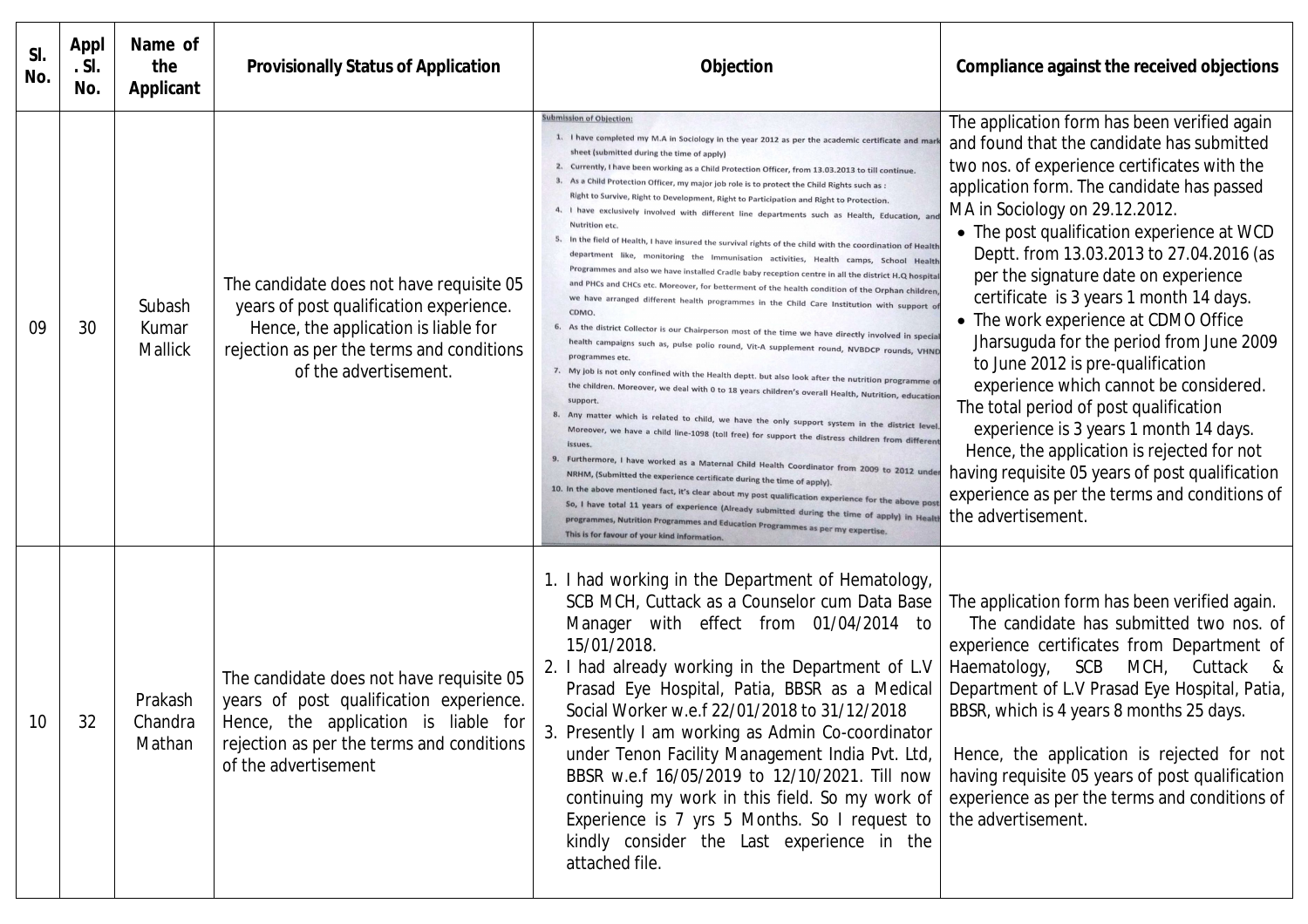| SI.<br>No. | Appl<br>.S.<br>No. | Name of<br>the<br>Applicant    | <b>Provisionally Status of Application</b>                                                                                                                                                                                                                                            | <b>Objection</b>                                                                                                                                                                                                                                                                                                                                                                                                    | Compliance against the received objections                                                                                                                                                                                                                                                                                                                                                                                                                                                                                                                                                                                           |
|------------|--------------------|--------------------------------|---------------------------------------------------------------------------------------------------------------------------------------------------------------------------------------------------------------------------------------------------------------------------------------|---------------------------------------------------------------------------------------------------------------------------------------------------------------------------------------------------------------------------------------------------------------------------------------------------------------------------------------------------------------------------------------------------------------------|--------------------------------------------------------------------------------------------------------------------------------------------------------------------------------------------------------------------------------------------------------------------------------------------------------------------------------------------------------------------------------------------------------------------------------------------------------------------------------------------------------------------------------------------------------------------------------------------------------------------------------------|
| 11         | 52                 | Manamoh<br>an Sahoo            | The candidate is required to submit valid<br>NOC from the appointing authority by<br>the date as mentioned in the Notice<br>through e-mail (hrdnrhm1@gmail.com),<br>failing which the application is liable for<br>rejection as per the terms and conditions<br>of the advertisement. | I am submitting the NOC & experience certificate for<br>the post of District Programme Manager to mail ID -<br>hrdnrhm1@gmail.com.<br>Annex. $-1 - NOC$<br>Annex.-2 - Experience Certificate                                                                                                                                                                                                                        | Shortlisted<br>(NOC Submitted)                                                                                                                                                                                                                                                                                                                                                                                                                                                                                                                                                                                                       |
| 12         | 93                 | Priyabrata<br>Rana             | The candidate does not have requisite 05<br>years of post qualification experience.<br>Hence, the application is liable for<br>rejection as per the terms and conditions<br>of the advertisement.                                                                                     | Post qualification experiences:<br>1. India Can Education Private Limited.<br>Shahi Exports Private Limited<br>2.<br>OP&HS under (IL&FS)<br>3.<br>4. HDFC Standard Life                                                                                                                                                                                                                                             | The application form has been verified again.<br>As per the point no. vii of General<br>Instructions<br>information<br>and<br><sub>of</sub><br>the<br>the candidate<br>advertisement,<br>has<br>not<br>submitted any experience certificate to<br>establish his post qualification experience at<br>the time of submission of application form.<br>As per the objection invitation notice, no<br>new / fresh document/s shall be considered<br>at this stage.<br>Hence, the application is rejected for not<br>having requisite 5 years of post qualification<br>experience as per the terms and conditions of<br>the advertisement. |
| 13         | 103                | Abhilash<br>Kumar<br>Panigrahi | The candidate is required to submit valid<br>NOC from the appointing authority by<br>the date as mentioned in the Notice<br>through e-mail (hrdnrhm1@gmail.com),<br>failing which the application is liable for<br>rejection as per the terms and conditions<br>of the advertisement. | Sir,<br>am submitting my NOC through email. Kindly<br>shortlisted me.<br>Kindly see office order no. 12499 dt. 30.10.2021 of<br>MD NHM. A copy of the order is attached for your<br>kind reference.                                                                                                                                                                                                                 | Shortlisted<br>(NOC Submitted)                                                                                                                                                                                                                                                                                                                                                                                                                                                                                                                                                                                                       |
| 14         | 109                | Prasanna<br>Kumar<br>Debata    | The candidate is required to submit valid<br>NOC from the appointing authority by<br>the date as mentioned in the Notice<br>through e-mail (hrdnrhm1@gmail.com),<br>failing which the application is liable for<br>rejection as per the terms and conditions<br>of the advertisement. | am to inform you that the valid NC was already<br>been submitted to your office through postal service<br>(Speed Post on dated 02/11/2021 attached) however<br>in objection invited it was mentioned that to submit<br>valid NOC. Therefore I am once again submitting<br>herewith my valid NOC from the appropriate<br>Authority vie letter no. 12499 Dated 30/10/2021 for<br>your information & necessary action. | Shortlisted<br>(NOC Submitted)                                                                                                                                                                                                                                                                                                                                                                                                                                                                                                                                                                                                       |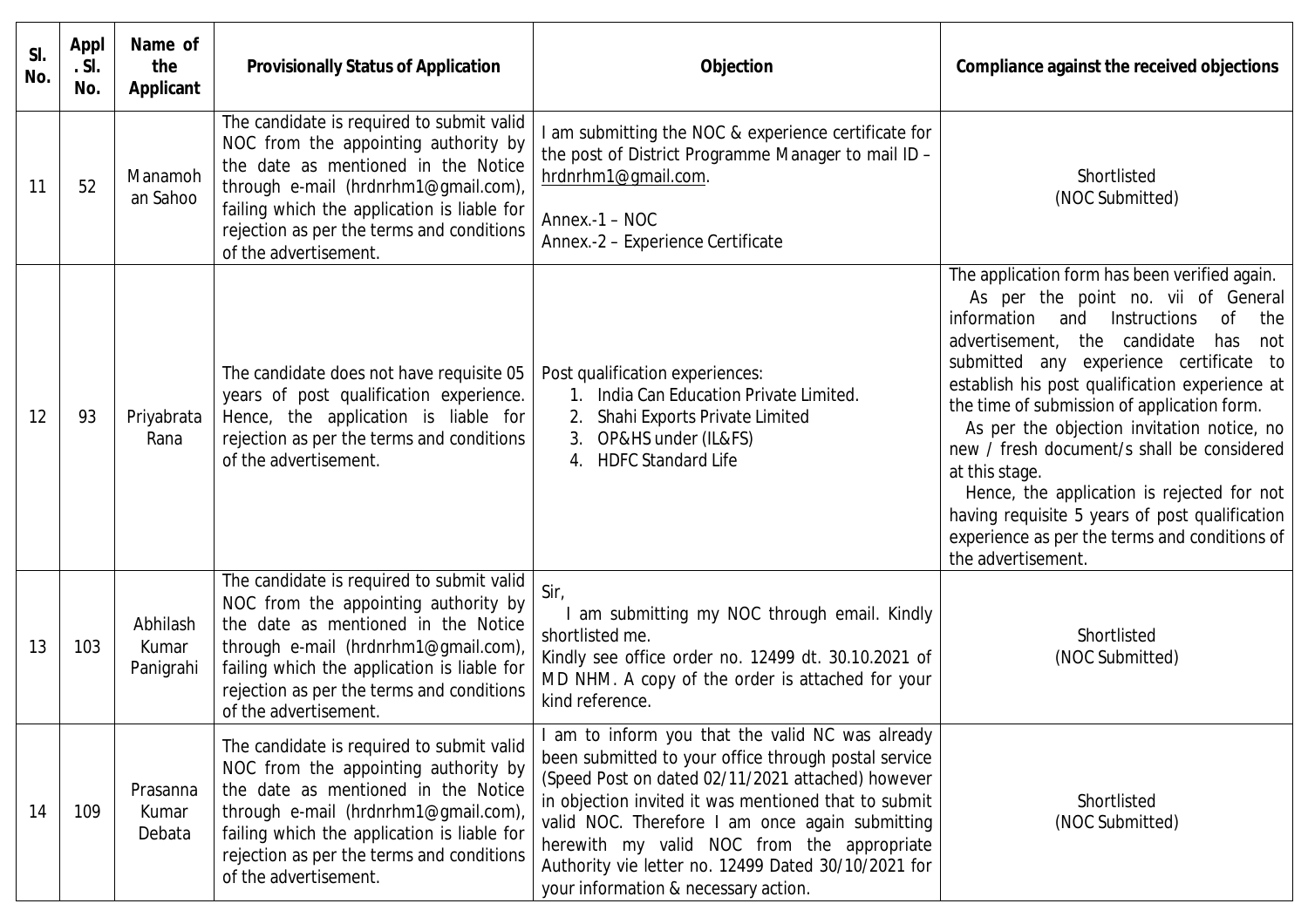| SI.<br>No. | Appl<br>.S.<br>No. | Name of<br>the<br>Applicant | <b>Provisionally Status of Application</b>                                                                                  | Objection                                                                                                                                                                                                                                                                                                                                                    |                                                                                    |              |                                                                  | Compliance against the received objections  |                                                                                                                                                                                                                                                  |
|------------|--------------------|-----------------------------|-----------------------------------------------------------------------------------------------------------------------------|--------------------------------------------------------------------------------------------------------------------------------------------------------------------------------------------------------------------------------------------------------------------------------------------------------------------------------------------------------------|------------------------------------------------------------------------------------|--------------|------------------------------------------------------------------|---------------------------------------------|--------------------------------------------------------------------------------------------------------------------------------------------------------------------------------------------------------------------------------------------------|
|            |                    |                             |                                                                                                                             | experience .But unfortunately you have not<br>calculated my current work experience i.e. as a Social<br>Expert, NAFCC(National Adaptation Fund For Climate<br>Change)Project, Minor irrigation, Khariar, Nuapada. I<br>am still working in this project. According to your<br>advertisement my post qualification experience<br>should calculate as follows: | have more than 5 years post qualification                                          |              |                                                                  |                                             |                                                                                                                                                                                                                                                  |
|            |                    |                             |                                                                                                                             | Name of<br>the post                                                                                                                                                                                                                                                                                                                                          | Post held                                                                          | From         | To                                                               | Post<br>Qualifi<br>cation<br>Experi<br>ence | The application form has been verified again.<br>As per the experience certificate of NAFCC<br>(National Adaptation Fund For Climate                                                                                                             |
| 15         | 112                | Kaberi                      | The candidate does not have requisite 05<br>years of post qualification experience.<br>Hence, the application is liable for | Minor<br>irrigation,<br>Khariar,<br>Nuapada                                                                                                                                                                                                                                                                                                                  | Social<br>Expert                                                                   | 05.11<br>.19 | $\overline{17.10}$ .<br>2021(Co<br>ntinuing<br>the same<br>post) | 2 Years                                     | Change) Project, Minor irrigation, Khariar,<br>Nuapada, the candidate has been working<br>there since 05.11.2019, but the signed and<br>issue date of the experience certificate is                                                              |
|            |                    | Hota                        | rejection as per the terms and conditions<br>of the advertisement.                                                          | Odisha<br>state<br>Water &<br>Sanitation<br>Mission,<br><b>Bhubanes</b><br>war                                                                                                                                                                                                                                                                               | <b>District</b><br>level<br>Consultant<br>(IEC &<br>HRD)                           | 06.08<br>.13 | 30.11.14                                                         | 1 Year<br>months                            | 07.07.2009 from which the period of<br>experience cannot be ascertained.<br>Hence, the application is rejected for not<br>having requisite 05 years of post qualification<br>experience as per the terms and conditions of<br>the advertisement. |
|            |                    |                             |                                                                                                                             | <b>District</b><br>Water &<br>Sanitation<br>Mission(D<br>WSM),<br>Nuapada                                                                                                                                                                                                                                                                                    | <b>District</b><br>project<br>Coordinato<br>r(DPC)                                 | 26.11<br>.11 | 1.07.13                                                          | 1 year<br>8<br>months                       |                                                                                                                                                                                                                                                  |
|            |                    |                             |                                                                                                                             | Watershed<br>Nuapada                                                                                                                                                                                                                                                                                                                                         | Livelihood<br>Support<br>Team(Micr<br>$\Omega$<br>Enterprise/<br>Micro<br>Finance) | 04.02<br>.08 | 31.03.11                                                         | 1 Year                                      |                                                                                                                                                                                                                                                  |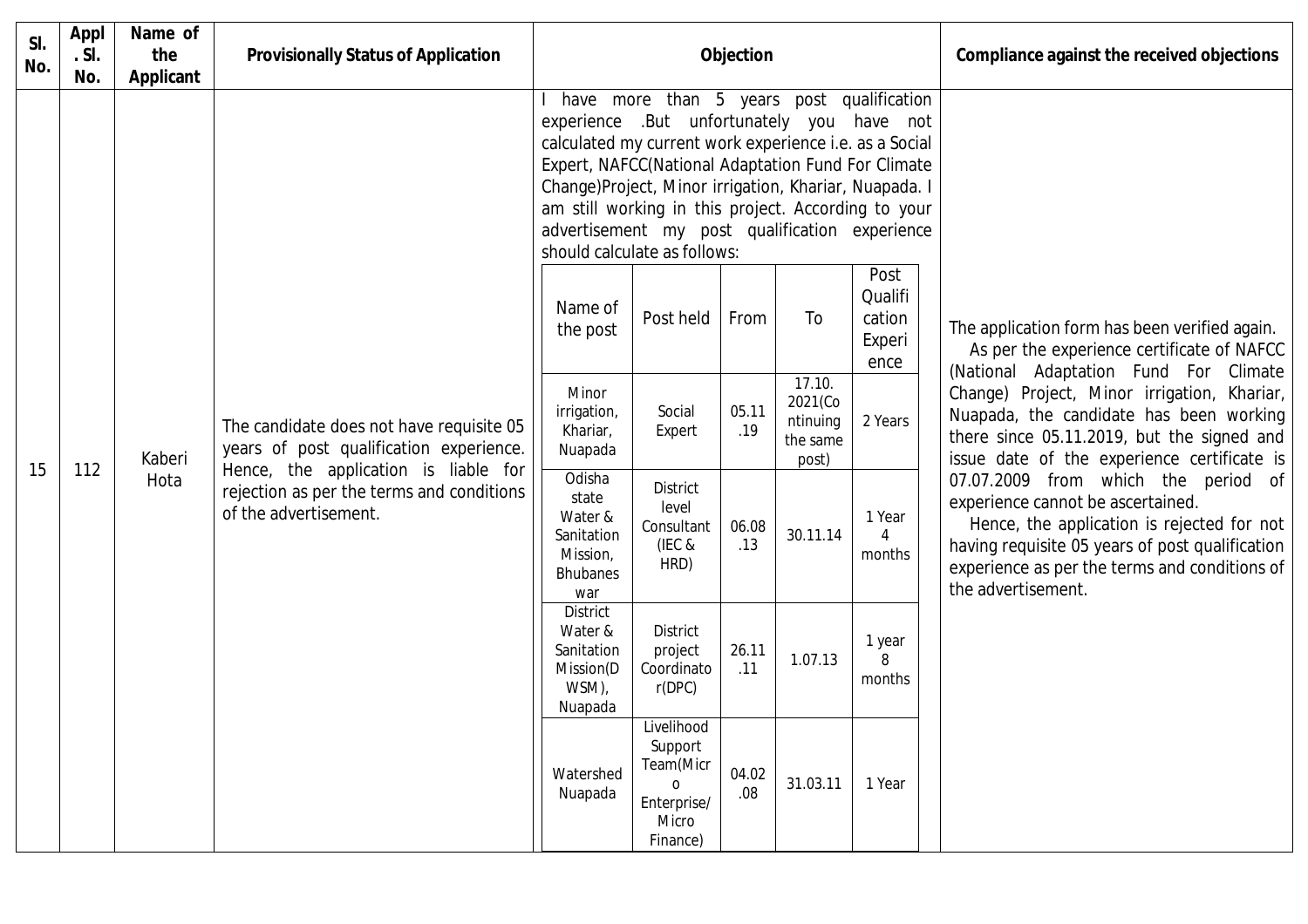| SI.<br>No. | <b>Appl</b><br>.S.<br>No. | Name of<br>the<br><b>Applicant</b> | <b>Provisionally Status of Application</b>                                                                                                                                                                                                                                           | <b>Objection</b>                                                                                                                                                                                                                                                                                                                                                                                                                                      | Compliance against the received objections                                                                                                                                                                                                                                                                                                                                                                                                                                                                              |
|------------|---------------------------|------------------------------------|--------------------------------------------------------------------------------------------------------------------------------------------------------------------------------------------------------------------------------------------------------------------------------------|-------------------------------------------------------------------------------------------------------------------------------------------------------------------------------------------------------------------------------------------------------------------------------------------------------------------------------------------------------------------------------------------------------------------------------------------------------|-------------------------------------------------------------------------------------------------------------------------------------------------------------------------------------------------------------------------------------------------------------------------------------------------------------------------------------------------------------------------------------------------------------------------------------------------------------------------------------------------------------------------|
| 16         | 116                       | Sai Swarup<br>Mishra               | The candidate does not have requisite 05<br>years of post qualification experience.<br>Hence, the application is liable for<br>rejection as per the terms and conditions<br>of the advertisement.                                                                                    | Attached the service agreements for the purpose of<br>required 05 years post qualification experience which<br>is more than 05 years as per requirement.                                                                                                                                                                                                                                                                                              | The application form has been verified again.<br>As per the submitted experience certificate<br>of WHO from 03 December 2013 (after pass<br>out date of MBA) to 18.02.2015 (issue date of<br>experience certificate of WHO) is 01 year 2<br>months 16 days. The copy of service<br>agreement cannot be considered as<br>experience certificate.<br>Hence, the application is rejected for not<br>having requisite 05 years of post qualification<br>experience as per the terms and conditions of<br>the advertisement. |
| 17         | 119                       | Babul<br>Kumar<br>Lakra            | The candidate is required to submit valid<br>NOC from the appointing authority by<br>the date as mentioned in the Notice<br>through e-mail (hrdnrhm1@gmail.com),<br>failing which the application is liable for<br>rejection as per the terms and conditions<br>of the advertisement | <b>NOC Submitted</b>                                                                                                                                                                                                                                                                                                                                                                                                                                  | Shortlisted<br>(NOC Submitted)                                                                                                                                                                                                                                                                                                                                                                                                                                                                                          |
| 18         | 126                       | <b>Bina</b><br>Hariyani            | The candidate does not have requisite 05<br>years of post qualification experience.<br>Hence, the application is liable for<br>rejection as per the terms and conditions<br>of the advertisement.                                                                                    | I have 12 years of post qualification experience which<br>I have reflected in my application form enclosed here<br>with.<br>To<br>Name of post<br>From<br>12.11.2010<br>DEO, OCTMP project of<br>03.11.20<br>Water<br>09<br>Resources  <br>Department<br>19.11.20<br>25.08.2012<br>Eye donation Counselor,<br>NPCB, NHM Odisha<br>10<br>Officer,<br>Till date<br>27.08.20<br>Programme<br>Odisha<br>Child<br>12<br>State<br><b>Protection Society</b> | The application form has been verified again.<br>The candidate has submitted two nos of<br>experience certificates from OSTMP & NHM<br>(O), which is 2 years 9 months 17 days.<br>The experience certificate of Programme<br>Officer, Odisha State Child Protection Society<br>has not been attached with the application<br>form.<br>Hence, the application is rejected for not<br>having requisite 05 years of post qualification  <br>experience as per the terms and conditions of<br>the advertisement.            |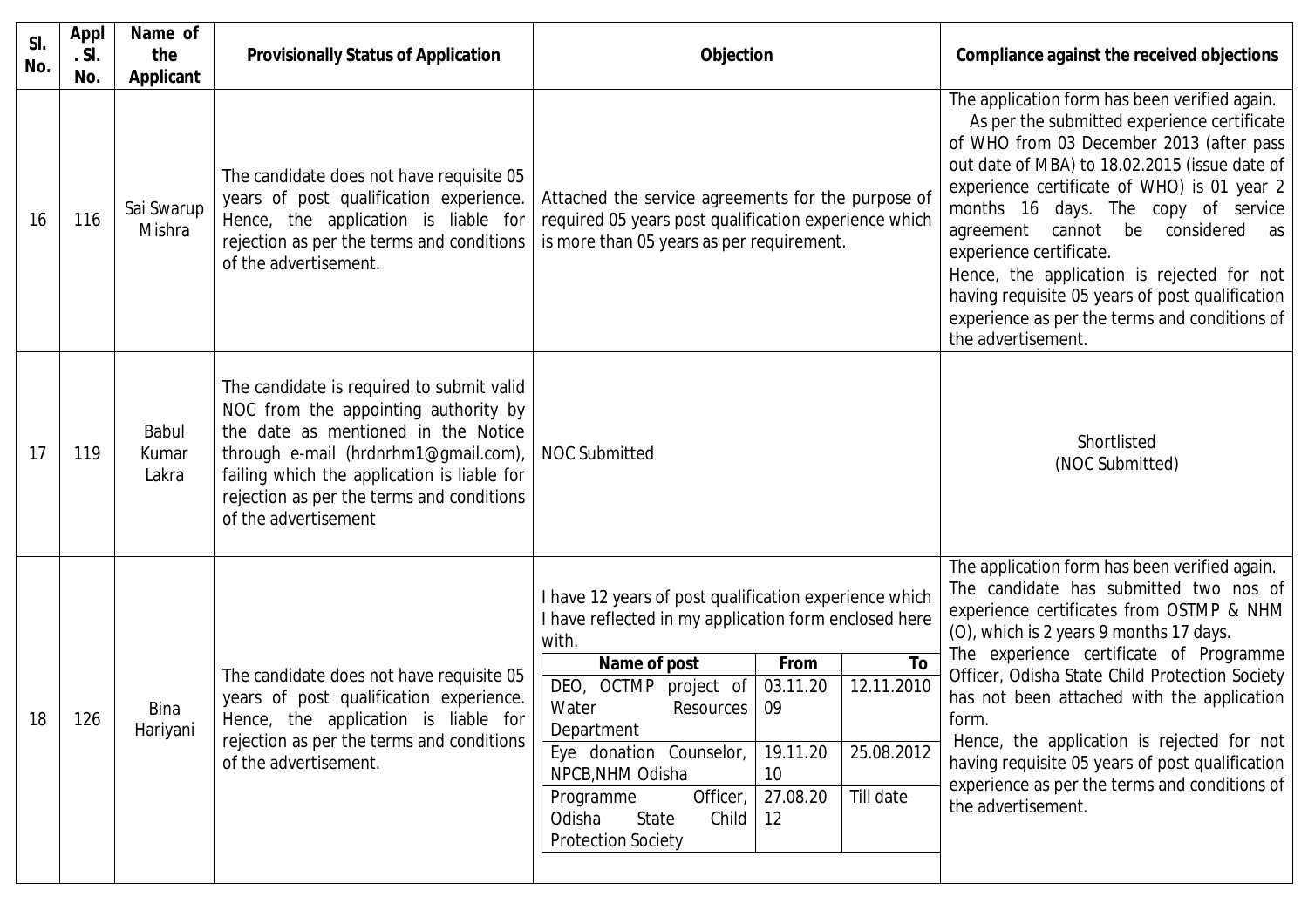| SI.<br>No. | Appl<br>.S.<br>No. | Name of<br>the<br><b>Applicant</b> | <b>Provisionally Status of Application</b>                                                                                                                                                                                                                                                                 | Objection                                                                                                                                                                                                                                                                                         | Compliance against the received objections                                                                                                                                                                                                                                                                                                                                                                                                                                                                                                                                                                             |
|------------|--------------------|------------------------------------|------------------------------------------------------------------------------------------------------------------------------------------------------------------------------------------------------------------------------------------------------------------------------------------------------------|---------------------------------------------------------------------------------------------------------------------------------------------------------------------------------------------------------------------------------------------------------------------------------------------------|------------------------------------------------------------------------------------------------------------------------------------------------------------------------------------------------------------------------------------------------------------------------------------------------------------------------------------------------------------------------------------------------------------------------------------------------------------------------------------------------------------------------------------------------------------------------------------------------------------------------|
| 19         | 130                | Babuji<br>Khara                    | The candidate has secured less than 60%<br>of marks in MBA. Hence, the application<br>is liable for rejection as per the terms and<br>conditions of the advertisement                                                                                                                                      | Regarding my objecting a separate sheet marked as<br>Annexure-A is enclosed herewith for favour of kind<br>acceptance and sympathetic consideration.                                                                                                                                              | The application form has been verified again.<br>The candidate has secured less than 60% of<br>marks in MBA.<br>Hence, the application is rejected for not<br>having required percentage of marks in MBA<br>as per the terms and conditions of the<br>advertisement                                                                                                                                                                                                                                                                                                                                                    |
| 20         | 142                | Sandhya<br>Rani Sahu               | The candidate does not have requisite 5<br>years of post qualification experience<br>and also not submitted all post<br>qualification experience certificates with<br>the application form . Hence, the<br>application is liable for rejection as per<br>the terms and conditions of the<br>advertisement. | My educational qualification and professional<br>experience is more than 5years and I am sending the<br>soft copy along with hardcopy on the said address<br>and e-mail ID as required.                                                                                                           | The application form has been verified again.<br>As per the point no. vii of General<br>information<br>and<br>Instructions<br>0f<br>the<br>advertisement, the candidate<br>has<br>not<br>submitted any experience certificate to<br>establish his post qualification experience at<br>the time of submission of application form.<br>As per the objection invitation notice, no<br>new / fresh document/s shall be considered<br>at this stage.<br>Hence, the application is rejected for not<br>having requisite 5 years of post qualification<br>experience as per the terms and conditions of<br>the advertisement. |
| 21         | 144                | Sambit<br>Nayak                    | The percentage could not be ascertained<br>from the submitted PGDM documents.<br>the application is liable for<br>Hence,<br>rejection as per the terms and conditions<br>of the advertisement                                                                                                              | Percentage could not be ascertained from the<br>submitted PGDM.<br>• Cumulative Quality Point Index (CQPI) of 5.66 is<br>equivalent to 74.17%.<br>• The copy of PGDM Certificate, Mark sheet and<br>conversion certificate table is attached for kind<br>information and necessary consideration. | The application form has been verified again.<br>The applicant has not submitted percentage<br>conversion certificate at the time of<br>submission of application form.<br>As per the objection invitation notice, no<br>new / fresh document/s shall be considered<br>at this stage.<br>Hence, the application is rejected as per<br>Point No. VIII of the General Information and<br>Instructions of the advertisement.                                                                                                                                                                                              |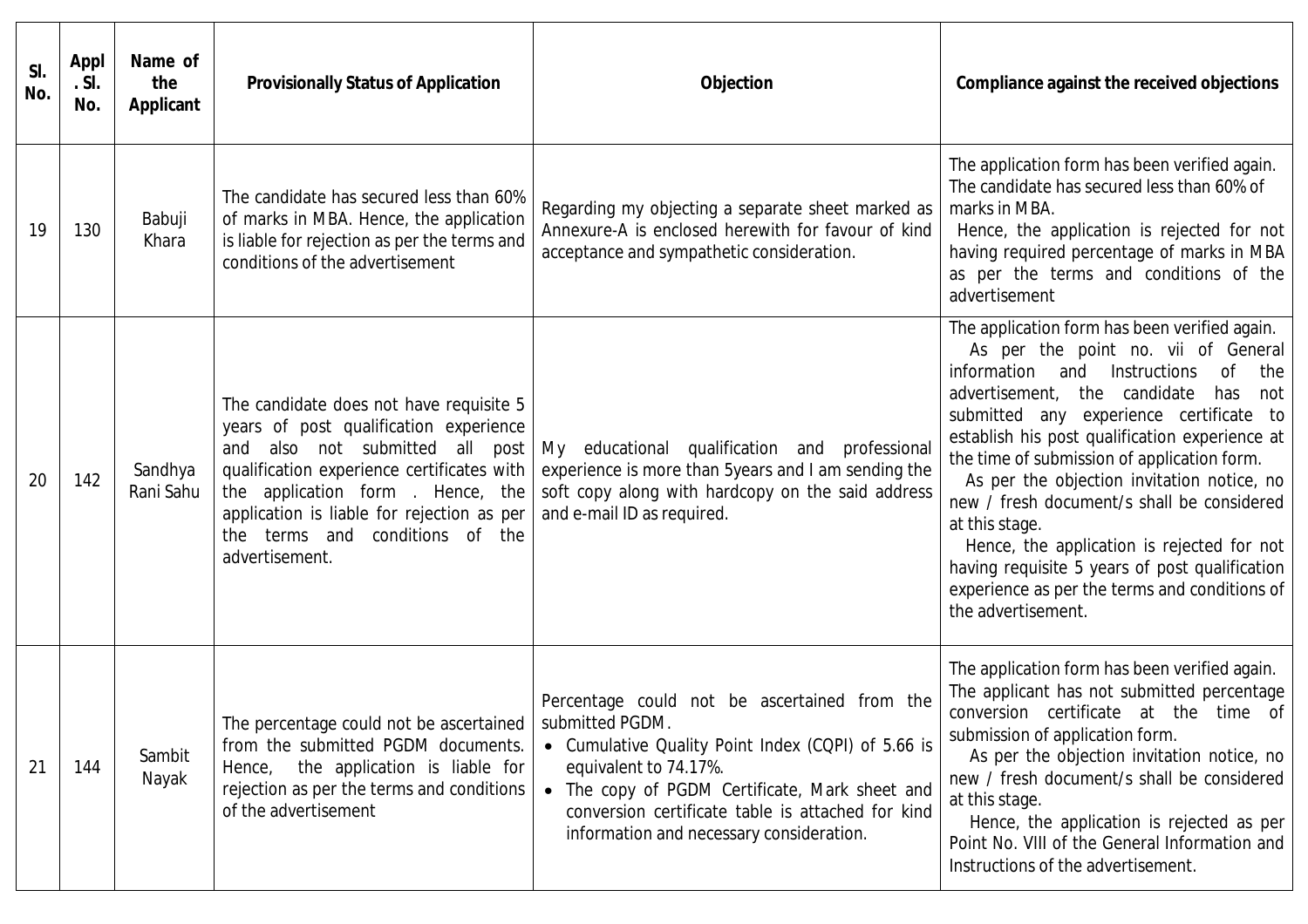| SI.<br>No. | Appl<br>.S.<br>No. | Name of<br>the<br><b>Applicant</b>            | <b>Provisionally Status of Application</b>                                                                                                                                                                                     | Objection                                                                                                                                                                                                                                                                                                                                                                                                                                                                                                                                                                                                                                                                                                                                                                                                                                                   | Compliance against the received objections                                                                                                                                                                                                               |
|------------|--------------------|-----------------------------------------------|--------------------------------------------------------------------------------------------------------------------------------------------------------------------------------------------------------------------------------|-------------------------------------------------------------------------------------------------------------------------------------------------------------------------------------------------------------------------------------------------------------------------------------------------------------------------------------------------------------------------------------------------------------------------------------------------------------------------------------------------------------------------------------------------------------------------------------------------------------------------------------------------------------------------------------------------------------------------------------------------------------------------------------------------------------------------------------------------------------|----------------------------------------------------------------------------------------------------------------------------------------------------------------------------------------------------------------------------------------------------------|
| 22         | 154                | Alok<br>Moharana                              | qualification<br>The<br>period of<br>post<br>experience could not be ascertained<br>from the submitted documents. Hence,<br>the application is liable for rejection as<br>per the terms and conditions of the<br>advertisement | I have 06 years of post qualification experience in<br>Health sector as per details below; lhave been<br>working with WHO from 16 <sup>th</sup> May 2016 to till date on<br>social service agreement (SSA) on 12 months basis.<br>I have attached the begin year SSA document (16 <sup>th</sup> )<br>May 2016 to 15th May 2017) and the recent SSA<br>document from 16.05.2021 to 15.05.2021 with the<br>application form to avoid bulky paper doc as<br>attachment.<br>The above facts may be verified from my application.<br>If HR desires I can submit my whole period SSA of<br>WHO to the Mission Directorate.                                                                                                                                                                                                                                        | The application form has been verified again<br>and found shortlisted.                                                                                                                                                                                   |
| 23         | 160                | <b>AMRESH</b><br><b>KUMAR</b><br><b>PATEL</b> | The candidate has secured less than 60%<br>of marks in MA (Sociology). Hence, the<br>application is liable for rejection as per<br>the terms and conditions of the<br>advertisement                                            | Madam<br>with due respect I Amresh Kumar Patel, Ex-DVBDC,<br>Jharsuguda bearing application SI. No. 160 beg to<br>state that,<br>My representation for consideration in the post of<br>DVBDC, with proof of my innocence is forwarded<br>with Enquiry documents done by Director of Public<br>health, Odisha vide Office letter no. 10425 dated<br>17.09.2021 of CDM & PHO, Jharsuguda, which is<br>pending yet for consideration at your end.<br>My Candidature for the post of DPM is now rejected<br>due to less percentage secured in MA but in view of<br>my past experience, service and innocence I am<br>preying before you for<br>giving me a single chance to appear in the interview<br>and written for the said applied post of DPM as a<br>shortlisted candidate. For which act of yours I and my<br>family shall remain ever grateful to you. | The candidate has secured less than 60% of<br>marks in MA (Sociology). Hence, the<br>application is rejected for not having required<br>percentage of marks in MA (Sociology) as per<br>conditions<br>terms<br>and<br>of<br>the<br>the<br>advertisement. |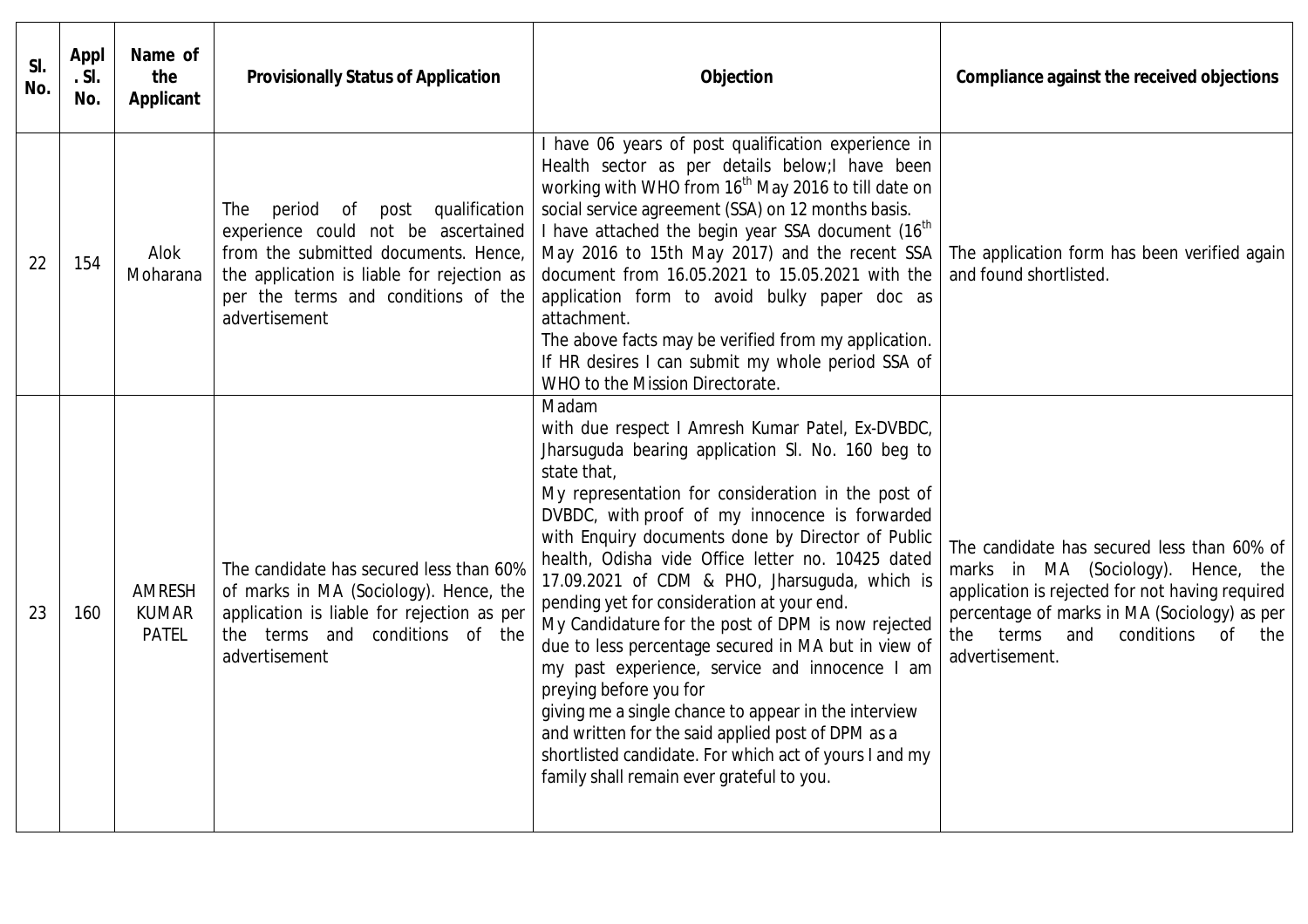| SI.<br>No. | <b>Appl</b><br>. SI.<br>No. | Name of<br>the<br><b>Applicant</b> | <b>Provisionally Status of Application</b>                                                                                                                                                                                                                                            | Objection                                                                                                                                                                | Compliance against the received objections                                                                                                                                                                                                                                                                                                                                                                                                                      |
|------------|-----------------------------|------------------------------------|---------------------------------------------------------------------------------------------------------------------------------------------------------------------------------------------------------------------------------------------------------------------------------------|--------------------------------------------------------------------------------------------------------------------------------------------------------------------------|-----------------------------------------------------------------------------------------------------------------------------------------------------------------------------------------------------------------------------------------------------------------------------------------------------------------------------------------------------------------------------------------------------------------------------------------------------------------|
| 24         | 163                         | Goutam<br>Samal                    | The candidate is required to submit valid<br>NOC from the appointing authority by<br>the date as mentioned in the Notice<br>through e-mail (hrdnrhm1@gmail.com),<br>failing which the application is liable for<br>rejection as per the terms and conditions<br>of the advertisement. | am submitting herewith the NOC from the<br>appointing Authority of NHM, Odisha vide Letter nO.-<br>12507 dated - 30/10/2021 of JD, Admin, NHM,<br>Odisha.<br>(Enclosed). | Shortlisted<br>(NOC Submitted)                                                                                                                                                                                                                                                                                                                                                                                                                                  |
| 25         | 164                         | Ashok<br>Kumar<br>Sahu             | The candidate is required to submit valid<br>NOC from the appointing authority by<br>the date as mentioned in the Notice<br>through e-mail (hrdnrhm1@gmail.com),<br>failing which the application is liable for<br>rejection as per the terms and conditions<br>of the advertisement. | NOC submitted (Order NO. 12499 dtd. 30.10.2021)                                                                                                                          | Shortlisted<br>(NOC Submitted)                                                                                                                                                                                                                                                                                                                                                                                                                                  |
| 26         | 166                         | Shradhanja<br>li Lala              | The candidate does not have requisite 05<br>years of post qualification experience.<br>Hence, the application is rejected as per<br>the terms and conditions of the<br>advertisement.                                                                                                 | I have 12 years of experience where as it has written<br>11 months 2 days. So I have objection for the reason,<br>my application has been rejected. Kindly verify it.    | The application form has been verified again<br>and found that the candidate has submitted<br>experience certificate of Biju Pattanaik<br>college of Social Work which is 11 months 3<br>days.<br>Appointment letter of Parivar Seva cannot be<br>considered as experience certificate.<br>Hence, the application is rejected for not<br>having requisite 05 years of post qualification<br>experience as per the terms and conditions of<br>the advertisement. |
| 27         | 168                         | Bhabani<br>Sankar<br>Sahoo         | The candidate is required to submit valid<br>NOC from the appointing authority by<br>the date as mentioned in the Notice<br>through e-mail (hrdnrhm1@gmail.com),<br>failing which the application is liable for<br>rejection as per the terms and conditions<br>of the advertisement. | No objection.<br>I am submitting NOC from the appointing authority<br>(kindly find attachment).<br>Regards.                                                              | Shortlisted<br>(NOC Submitted)                                                                                                                                                                                                                                                                                                                                                                                                                                  |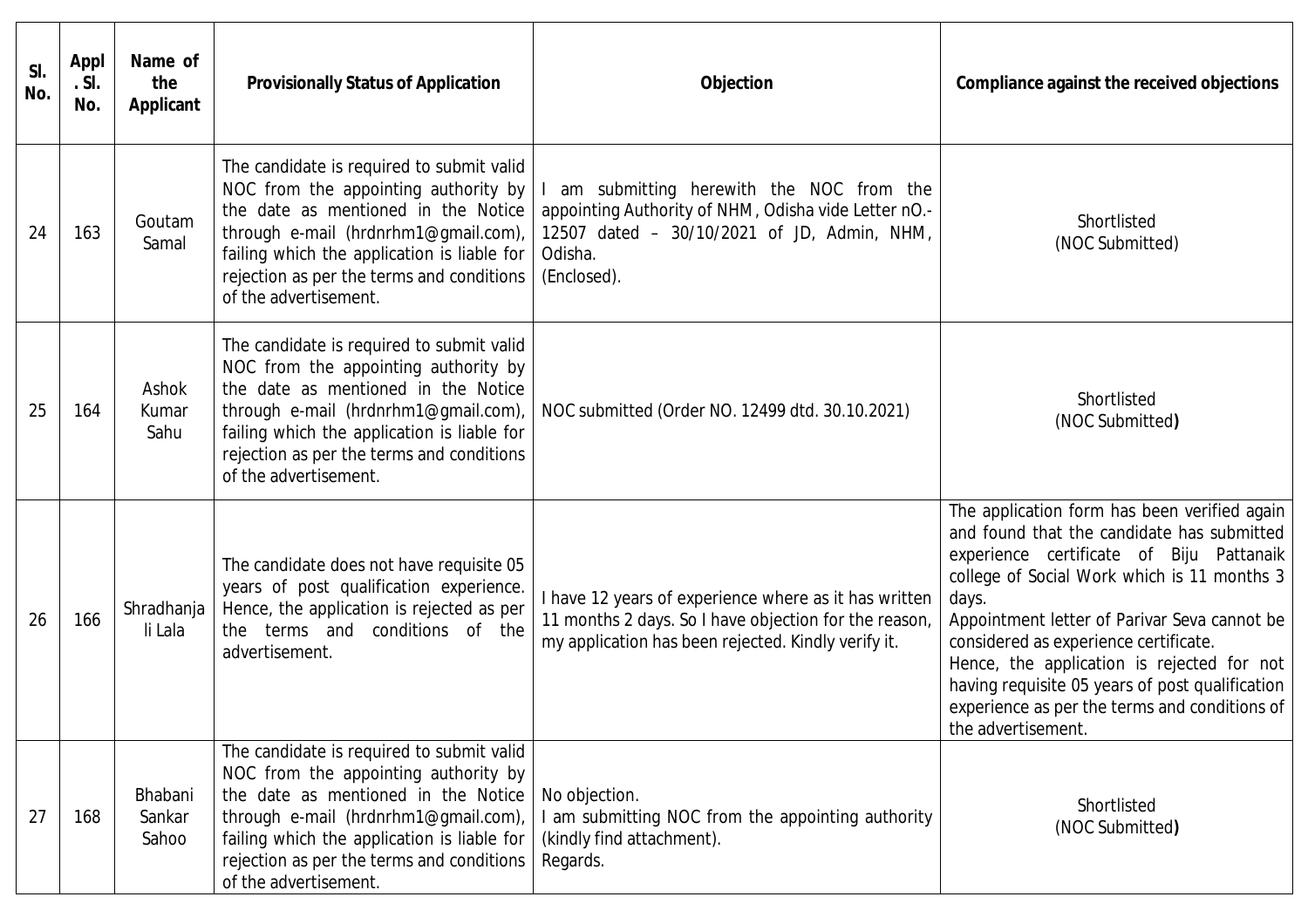| SI.<br>No. | <b>Appl</b><br>.S.<br>No. | Name of<br>the<br>Applicant | <b>Provisionally Status of Application</b>                                                                                                                                                                                                                                                                    |                                                                                                                                                                                                                                                                                                                                                                                                                                                                                                                                                                                                                      | Objection  |                                                                                                                                                                                                                                                                                                                                                                                                                                                                                                                                                                                                                     |                                                            | Compliance against the received objections                             |
|------------|---------------------------|-----------------------------|---------------------------------------------------------------------------------------------------------------------------------------------------------------------------------------------------------------------------------------------------------------------------------------------------------------|----------------------------------------------------------------------------------------------------------------------------------------------------------------------------------------------------------------------------------------------------------------------------------------------------------------------------------------------------------------------------------------------------------------------------------------------------------------------------------------------------------------------------------------------------------------------------------------------------------------------|------------|---------------------------------------------------------------------------------------------------------------------------------------------------------------------------------------------------------------------------------------------------------------------------------------------------------------------------------------------------------------------------------------------------------------------------------------------------------------------------------------------------------------------------------------------------------------------------------------------------------------------|------------------------------------------------------------|------------------------------------------------------------------------|
| 28         | 175                       | Chandan<br>Kumar<br>Pradhan | The candidate does not have requisite 5<br>years of post qualification experience<br>and also not submitted all post<br>qualification experience certificates with<br>the application form . Hence, the<br>application is liable for rejection as per<br>terms and conditions of the<br>the<br>advertisement. | I was working in Banking and Insurance sector<br>from 2010 to till 2017, from 2017 to till today<br>working<br>in IT sector, how i have no Post qualification no<br>Post Qualification experience.<br>2, Objections<br>#10th Marks card and certificate submitted.<br>#+2 Marks card and certificate submitted.<br># Graduation Marks card and certificate<br>submitted.<br># Post Graduate Marks card and Provisional<br>Certificate submitted<br># Recent company Experience certificate<br>submitted.<br>Note:<br>All Privater company not providing Experience<br>certificates, they issues Reliving letter only |            | The application form has been verified again.<br>As per the point no. vii of General<br>information and Instructions<br>0f<br>the<br>the candidate<br>advertisement,<br>has<br>not<br>submitted any experience certificate to<br>establish his post qualification experience at<br>the time of submission of application form.<br>As per the objection invitation notice, no<br>new / fresh document/s shall be considered<br>at this stage.<br>Hence, the application is rejected for not<br>having requisite 5 years of post qualification<br>experience as per the terms and conditions of<br>the advertisement. |                                                            |                                                                        |
| 29         | 176                       | Manisha<br>Mahapatra        | The candidate does not have requisite 05<br>years of post qualification experience.<br>Hence, the application is liable for<br>rejection as per the terms and conditions<br>of the advertisement                                                                                                              | Sir, My honest objection regarding the calculation of<br>my experience which has been pointed as 4 yrs 11<br>months 29 days should be 5 years 8 months 13 days.<br>The detail calculation is given as under.<br>Name of the Post   From Date<br>Held<br>Psychologist,<br><b>NUHM</b><br>Patient Counselor 01.01.2016<br>Life<br>line<br><i>in</i><br>Diagnostic & Day<br>Care Centre<br>Therefore request to consider my eligibility on my<br>experience of 05 Years 08 Months and 13 days.                                                                                                                          | 04.09.2018 | To<br>date<br>17.10.<br>2021<br>01.08.<br>2018                                                                                                                                                                                                                                                                                                                                                                                                                                                                                                                                                                      | Experier<br>03.year<br>months<br>days<br>2 Years<br>months | The application form has been verified again<br>and found shortlisted. |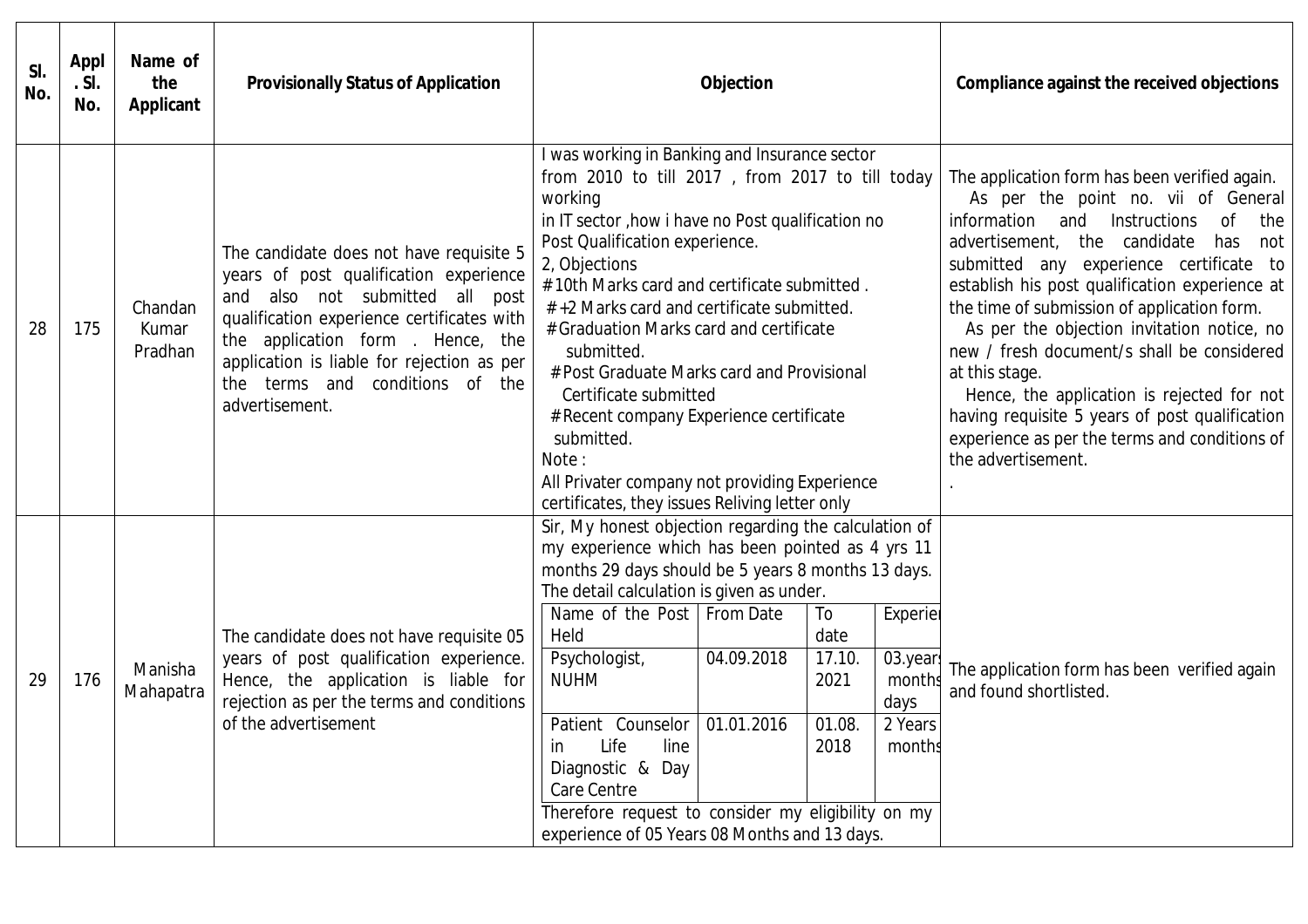| SI.<br>No. | Appl<br>. SI.<br>No. | Name of<br>the<br><b>Applicant</b> | <b>Provisionally Status of Application</b>                                                                                                                                                                                                                                            | Objection                                                                                                                                                                                                                                                                                                                                                                                                                                                                                                                                                                                                                                                                                            | Compliance against the received objections                                                                                                                                                                                                                                                                                                |
|------------|----------------------|------------------------------------|---------------------------------------------------------------------------------------------------------------------------------------------------------------------------------------------------------------------------------------------------------------------------------------|------------------------------------------------------------------------------------------------------------------------------------------------------------------------------------------------------------------------------------------------------------------------------------------------------------------------------------------------------------------------------------------------------------------------------------------------------------------------------------------------------------------------------------------------------------------------------------------------------------------------------------------------------------------------------------------------------|-------------------------------------------------------------------------------------------------------------------------------------------------------------------------------------------------------------------------------------------------------------------------------------------------------------------------------------------|
| 30         | 177                  | Jyotsnaran<br>i Sharma             | The candidate is required to submit valid<br>NOC from the appointing authority by<br>the date as mentioned in the Notice<br>through e-mail (hrdnrhm1@gmail.com),<br>failing which the application is liable for<br>rejection as per the terms and conditions<br>of the advertisement. | NOC is attached herewith for your kind reference.<br>Order no. 13211 dated 20.11.2021 of JD (Admn.)<br>NHM Odisha.<br>Order no. 12499 dated 30.10.2021 of JD (Admn.)<br>NHM Odisha                                                                                                                                                                                                                                                                                                                                                                                                                                                                                                                   | Shortlisted<br>(NOC Submitted)                                                                                                                                                                                                                                                                                                            |
| 31         | 181                  | Seema<br>Smaraki<br>Ray            | The percentage could not be ascertained<br>from the submitted PGDRD mark sheet.<br>Hence, the application is liable for<br>rejection as per the terms and conditions<br>of the advertisement                                                                                          | As per your objection that in PG DRD Certificate there<br>is no percentage but I have applied the post in my<br>highest qualification i.e P.G in RD, where in the<br>application no. NRHM_DPG_60585, it has been<br>clearly mention the total marks & percentage i.e<br>70.15%. Accordingly I have submitted the MA RD<br>Mark sheet with the application form. Again for your<br>kind information, I have attached my mark sheet of<br>MARD indicating the percentage of Marks for<br>qualifying me for the post of DPM. As I am qualifying<br>all the criteria of your advertisement for the post of<br>DPM, kindly my application shouldn't be rejected and<br>may be relooked & reconsideration. | The application form has been verified again<br>and found shortlisted.                                                                                                                                                                                                                                                                    |
| 32         | 189                  | Stella<br>Toppo                    | The candidate has crossed upper age<br>limit i.e 45 years. Hence, the application<br>is liable for rejection as per the terms and<br>conditions of the advertisement.                                                                                                                 | I have been rejected with the reason that I have<br>crossed the upper age limit where as few candidates<br>mentioned in the SI. No. 201 Sanjaya ku. Patel. DOB<br>19.04.1975 age 46 yrs 5 monts 13 days. Sl. No. 268<br>Akshaya Ku. Mishra 30.05.1975 age 46 yrs 4 months 2<br>days has been provisionally shortlisted for the same<br>position of District Programme Manager. So I humbly<br>requested for clarification.                                                                                                                                                                                                                                                                           | The upper age limit for the post of District<br>Programme Manager is up to 45 years.<br>However, the candidates at SI. No. 201 and<br>268 as mentioned in the objection are<br>provisionally shortlisted after getting age<br>relaxation as per the provision mentioned in<br>the advertisement for employees<br>of<br>O.S.H&F.W Society. |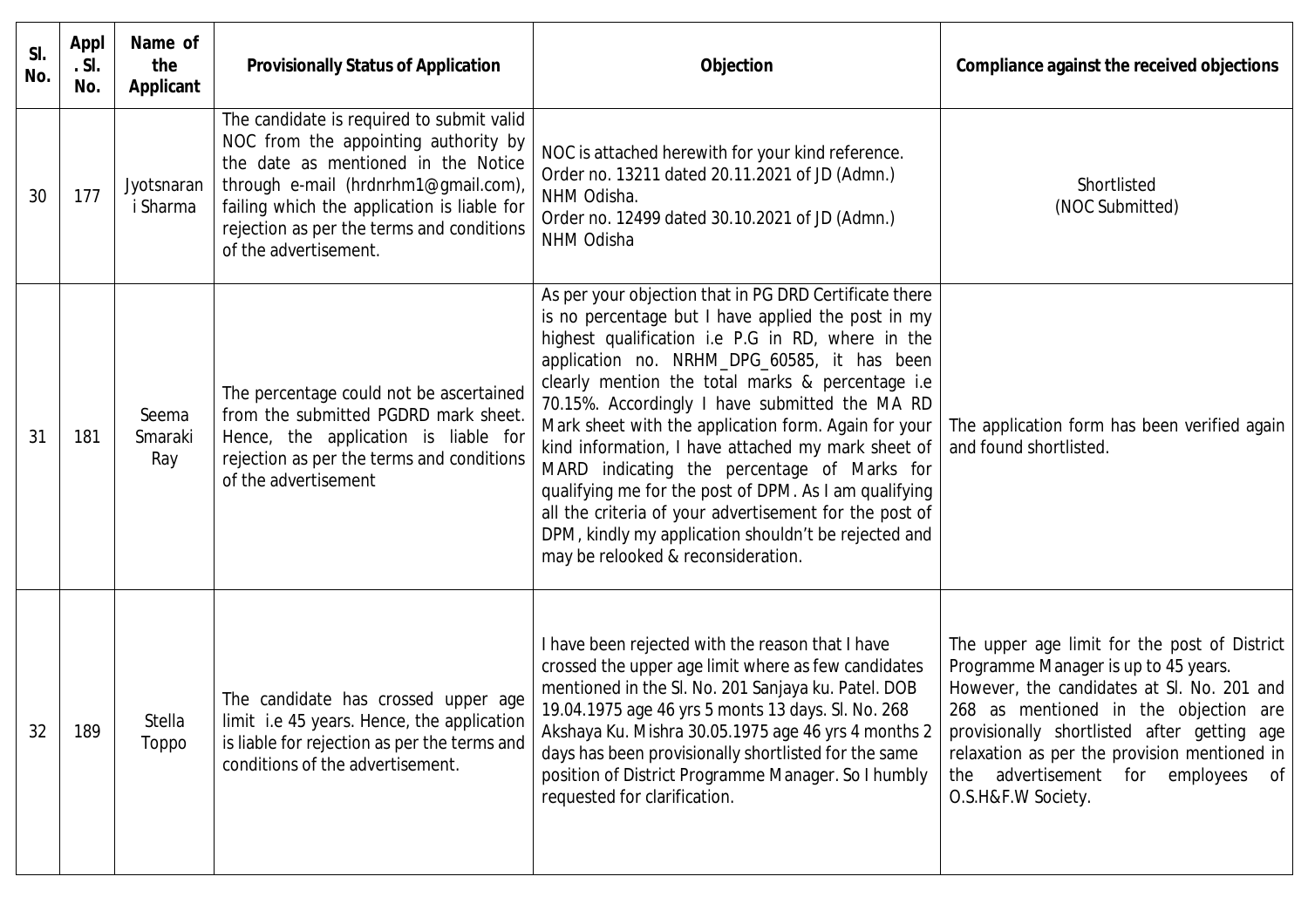| SI.<br>No. | Appl<br>.S.<br>No. | Name of<br>the<br><b>Applicant</b> | <b>Provisionally Status of Application</b>                                                                                                                                                                                                                                            | Objection                                                                                                                                                                                                                                                                                                                                                                                                                                                                                                                                                                                                                                                                | Compliance against the received objections                                                                                                                                                                                                                                                                                                                                                                                                                                                                                                                                                                                                                                                                                        |
|------------|--------------------|------------------------------------|---------------------------------------------------------------------------------------------------------------------------------------------------------------------------------------------------------------------------------------------------------------------------------------|--------------------------------------------------------------------------------------------------------------------------------------------------------------------------------------------------------------------------------------------------------------------------------------------------------------------------------------------------------------------------------------------------------------------------------------------------------------------------------------------------------------------------------------------------------------------------------------------------------------------------------------------------------------------------|-----------------------------------------------------------------------------------------------------------------------------------------------------------------------------------------------------------------------------------------------------------------------------------------------------------------------------------------------------------------------------------------------------------------------------------------------------------------------------------------------------------------------------------------------------------------------------------------------------------------------------------------------------------------------------------------------------------------------------------|
| 33         | 190                | Alochana<br>Sahoo                  | The candidate does not have requisite 05<br>years of post qualification experience.<br>Hence, the application is liable for<br>rejection as per the terms and conditions<br>of the advertisement                                                                                      | My post qualification experience mentioned in the<br>database for the post of District Programme Manager<br>is counted as 3 yrs 7 Months 6 days where as my job<br>experience counts to 7 years 6 months 14 days till<br>date i.e. from my rejection to the above post for not<br>having requisite 05 yrs of post qualification<br>experience may kindly be reconsidered as I am<br>meting the eligibility criterion of requisite 05 years of<br>post qualification experience. I have post<br>qualification experience of 07 years 6 months 14 days<br>as of now. Hence, I request for reconsideration of my<br>candidature for the post District Programme<br>Manager. | The application form has been verified again<br>and found that the candidate has submitted<br>experience certificate of DPMU, Cuttack from<br>25.08.2014 to 31.03.2018 (as per the<br>signature date mentioned on experience<br>certificate) is 3 years 7 months 7 days.<br>As per the NOC of DPMU, Cuttack the period<br>of work experience from 25.08.2014 to<br>12.09.2018 (as per the signature date<br>mentioned on experience certificate) is 4<br>years 18 days.<br>In both the cases, the post qualification<br>experience is less than 05 years.<br>Hence, the application is rejected for not<br>having requisite 05 years of post qualification<br>experience as per the terms and conditions of<br>the advertisement. |
| 34         | 202                | Girija<br>Prasad<br>Mishra         | The candidate is required to submit valid<br>NOC from the appointing authority by<br>the date as mentioned in the Notice<br>through e-mail (hrdnrhm1@gmail.com),<br>failing which the application is liable for<br>rejection as per the terms and conditions<br>of the advertisement. | NOC Submitted vide Order No: 12499, dt. 30.10.2021                                                                                                                                                                                                                                                                                                                                                                                                                                                                                                                                                                                                                       | Shortlisted<br>(NOC Submitted)                                                                                                                                                                                                                                                                                                                                                                                                                                                                                                                                                                                                                                                                                                    |
| 35         | 207                | Rojalin<br>Mohapatra               | The candidate is required to submit valid<br>NOC from the appointing authority by<br>the date as mentioned in the Notice<br>through e-mail (hrdnrhm1@gmail.com),<br>failing which the application is liable for<br>rejection as per the terms and conditions<br>of the advertisement. | Objection - The candidate is required to submit valid<br>NOC from the appointing authority by the date as<br>Notice<br>through<br>mentioned in the<br>e-mail<br>(hrdnrhm1@gmail.com), failing which the application<br>is liable for rejection as per the terms and conditions<br>of the advertisement.<br>Compliance - The state has communicated the<br>experience-cum-NOC as per the order no. 12499<br>dated 30.10.2021. Now I am herewith submitting the<br><b>NOC</b><br>appointing<br>authority<br>from<br>through<br>hrdnrhm1@gmail.com and also through the speed<br>post.                                                                                      | Shortlisted<br>(NOC Submitted)                                                                                                                                                                                                                                                                                                                                                                                                                                                                                                                                                                                                                                                                                                    |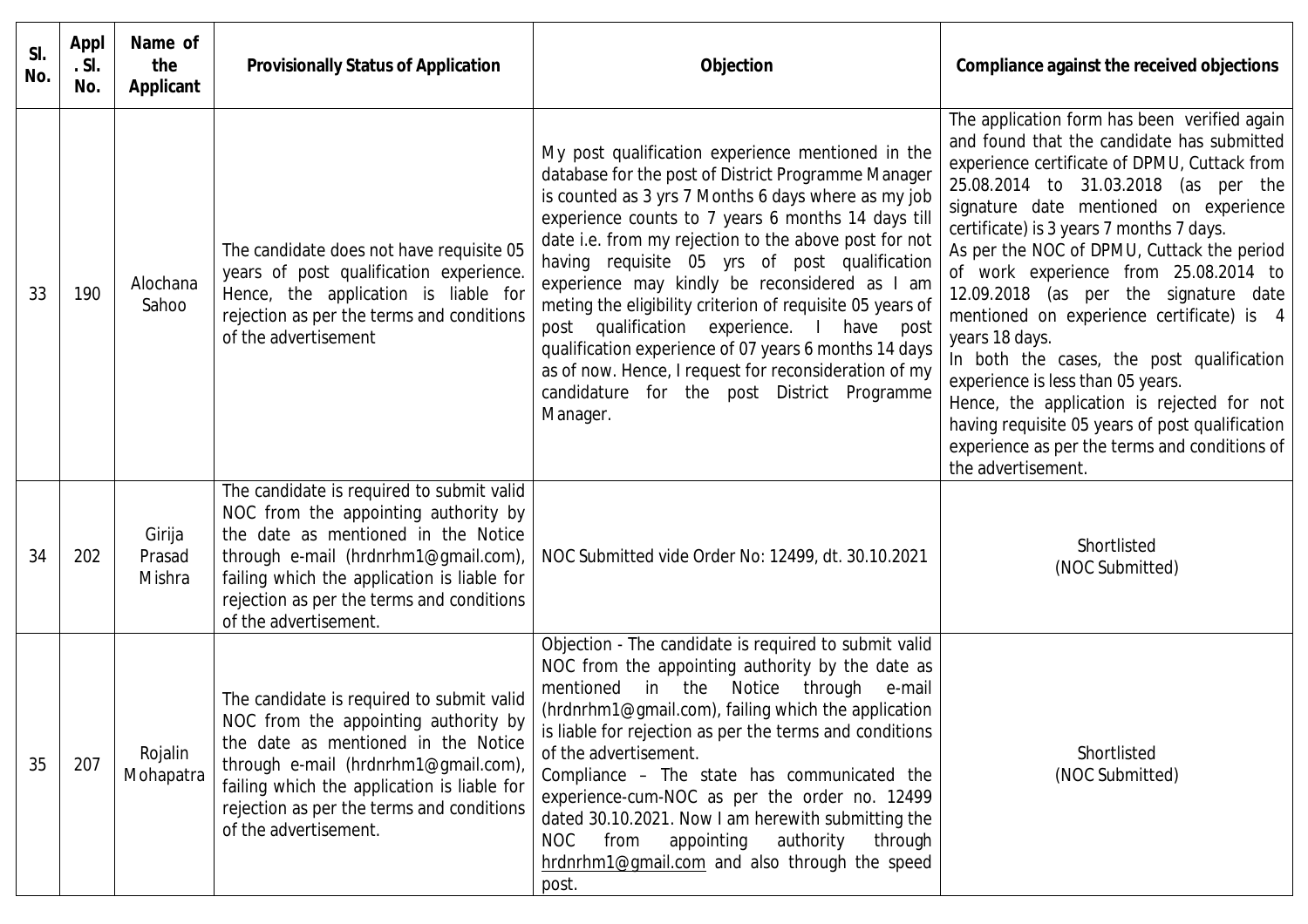| SI.<br>No. | <b>Appl</b><br>.S. | Name of<br>the                       | <b>Provisionally Status of Application</b>                                                                                                                                                                                                                                            | <b>Objection</b>                                                                                                                                                                                                                                                                                                                                                                                                                                                                                                                                                                                                                                                                                                                                                                                                                                                                                                                        | Compliance against the received objections                             |
|------------|--------------------|--------------------------------------|---------------------------------------------------------------------------------------------------------------------------------------------------------------------------------------------------------------------------------------------------------------------------------------|-----------------------------------------------------------------------------------------------------------------------------------------------------------------------------------------------------------------------------------------------------------------------------------------------------------------------------------------------------------------------------------------------------------------------------------------------------------------------------------------------------------------------------------------------------------------------------------------------------------------------------------------------------------------------------------------------------------------------------------------------------------------------------------------------------------------------------------------------------------------------------------------------------------------------------------------|------------------------------------------------------------------------|
| 36         | No.<br>212         | Applicant<br>Tusar<br>Kumar<br>Nayak | The candidate is required to submit valid<br>NOC from the appointing authority by<br>the date as mentioned in the Notice<br>through e-mail (hrdnrhm1@gmail.com),<br>failing which the application is liable for<br>rejection as per the terms and conditions<br>of the advertisement. | NOC submitted (Order NO. 12499 dtd. 30.10.2021)                                                                                                                                                                                                                                                                                                                                                                                                                                                                                                                                                                                                                                                                                                                                                                                                                                                                                         | Shortlisted<br>(NOC Submitted)                                         |
| 37         | 214                | Sanjeeb<br>Kumar<br>Nayak            | The candidate does not have requisite 05<br>years of post qualification experience.<br>Hence, the application is liable for<br>rejection as per the terms and conditions<br>of the advertisement.                                                                                     | Respected Madam/ Sir,<br>This is to bring to your kind notice that your<br>august organization has stated that I, Sanjeeb Kumar<br>Nayak, do not have not have requisite 05 years of<br>post-qualification experience. Hence, the application<br>is liable for rejection as per the terms and conditions<br>of the advertisement.<br>However, I humbly would like to bring to your<br>kind knowledge of the fact that I have completed my<br>MSW in Medical and Psychiatric Social Work as<br>specialization in year 2006 and have about 13 year<br>and more of post-qualification experience in<br>Government and Non-Government Organization on<br>Health, Livelihood and Education.<br>I therefore, request you to kindly consider my<br>objection and give an opportunity to be selected for<br>the interview and further process. For this kind help<br>and support I shall be deeply indebted to you and<br>your esteemed office. | The application form has been verified again<br>and found shortlisted  |
| 38         | 221                | Sachin Dev<br>Goud                   | The candidate does not have requisite 05<br>years of post qualification experience.<br>Hence, the application is liable for<br>rejection as per the terms and conditions<br>of the advertisement.                                                                                     | With due respect I have to inform you that I have mention<br>2 nos of experience in my DPM application. 1.DAPTA<br>Kalahandi from 1.03.12 to 21.08.2015 and<br><b>NHM</b><br>experience as Assistant Manager GKS and QA from 22-08-<br>2015 to 21-10-2021, Sir at the time of application<br>submission of experience certificate is not communicated<br>to me by MD NHM by Odisha . That is why I unable to<br>produce the certificate at the time of DPM application<br>submission.<br>Therefore I request you to allow me the proceed work as<br>assistant Manager GKS & QA and allow me provisionally<br>selected list.                                                                                                                                                                                                                                                                                                             | The application form has been verified again<br>and found shortlisted. |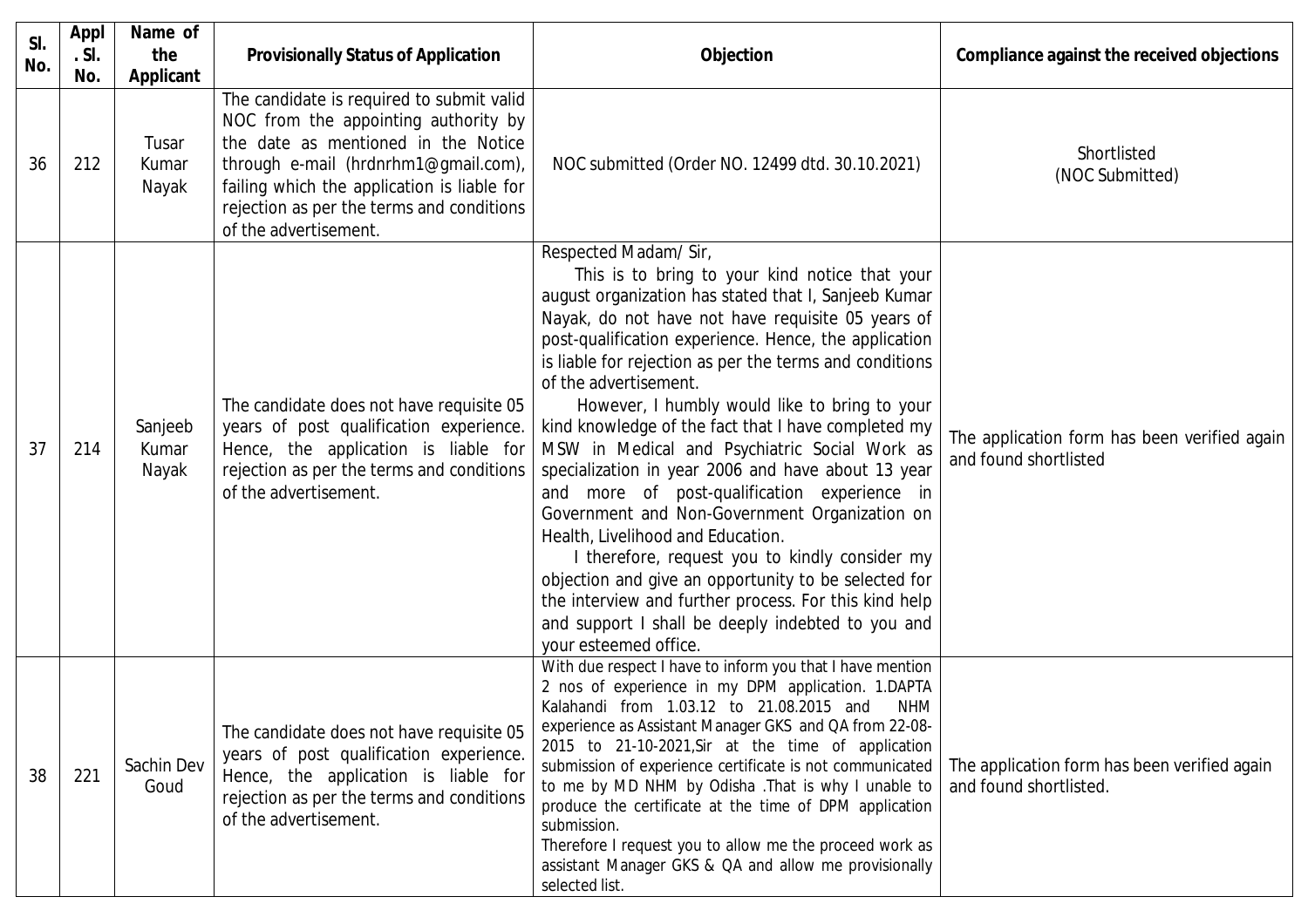| SI.<br>No. | <b>Appl</b><br>.S.<br>No. | Name of<br>the<br>Applicant      | <b>Provisionally Status of Application</b>                                                                                                                                                                                                                                           | Objection                                                                                                                                                                                                                                                                                                                                                                                                                                   | Compliance against the received objections                                                                                                                                                                                                  |
|------------|---------------------------|----------------------------------|--------------------------------------------------------------------------------------------------------------------------------------------------------------------------------------------------------------------------------------------------------------------------------------|---------------------------------------------------------------------------------------------------------------------------------------------------------------------------------------------------------------------------------------------------------------------------------------------------------------------------------------------------------------------------------------------------------------------------------------------|---------------------------------------------------------------------------------------------------------------------------------------------------------------------------------------------------------------------------------------------|
| 39         | 239                       | Nisitha<br>Ranjan<br>Sahoo       | The candidate is required to submit valid<br>NOC from the appointing authority by<br>the date as mentioned in the Notice<br>through e-mail (hrdnrhm1@gmail.com),<br>failing which the application is liable for<br>rejection as per the terms and conditions<br>of the advertisement | <b>NOC Submitted</b>                                                                                                                                                                                                                                                                                                                                                                                                                        | Shortlisted<br>(NOC Submitted)                                                                                                                                                                                                              |
| 40         | 243                       | Jitendriya<br>Mandal             | The candidate has not submitted MSW<br>pass certificate with the application form.<br>Hence, the application is liable for<br>rejection as per the terms and conditions<br>of the advertisement.                                                                                     | I have already submitted the mark sheet, which<br>indicates securing 1 <sup>st</sup> class in the MSW Examination.<br>Therefore, I pray for kind consideration of the<br>application for the post of DPM. I am again attaching<br>herewith for perusal.                                                                                                                                                                                     | The application form has verified again and<br>found shortlisted.                                                                                                                                                                           |
| 41         | 244                       | Sudhi<br>Ranjan<br>Maharana      | The application form has not been signed<br>and documents are not self attested by<br>the candidate. Hence, the application is<br>rejected as per the terms and conditions<br>of the advertisement.                                                                                  | I apologies for my mistake that I had not self attested<br>of all my documents. So I am again providing all self<br>attested documents. Kindly consider my documents.<br>All documents are true.                                                                                                                                                                                                                                            | As per the objection invitation notice, no new<br>/ fresh document/s shall be considered at this<br>stage.<br>Hence, the application is rejected as per<br>the Point No VI of General information and<br>Instructions of the advertisement. |
| 42         | 246                       | Durga<br>Prasad Raj              | The candidate has not submitted MSW<br>Pass certificate with the application form.<br>Hence, the application is liable for<br>rejection as per the terms and conditions<br>of the advertisement.                                                                                     | Madam/Sir,<br>I am an employee under NHM, Odisha since 2009.I<br>have qualified MSW and submitted the details of the<br>mark sheet in which it also section.<br>Again though I have no complaint upon the judiciary<br>decision of the HR section of NHM Odisha, bit I am<br>praying to allow me to sit in the written examination<br>as I have the requisite qualification to attained the<br>written examination for the above said post. | The application form has been verified again<br>and found shortlisted.                                                                                                                                                                      |
| 43         | 252                       | Susant<br>Kumar<br><b>Biswal</b> | The candidate has not submitted post<br>specific NOC from the appointing<br>authority subsequent to issue of the<br>advertisement. Hence, the application is<br>liable for rejection as per the terms and<br>conditions of the advertisement.                                        | NOC submitted (Order NO. 12499 dtd. 30.10.2021)                                                                                                                                                                                                                                                                                                                                                                                             | Shortlisted<br>(NOC Submitted)                                                                                                                                                                                                              |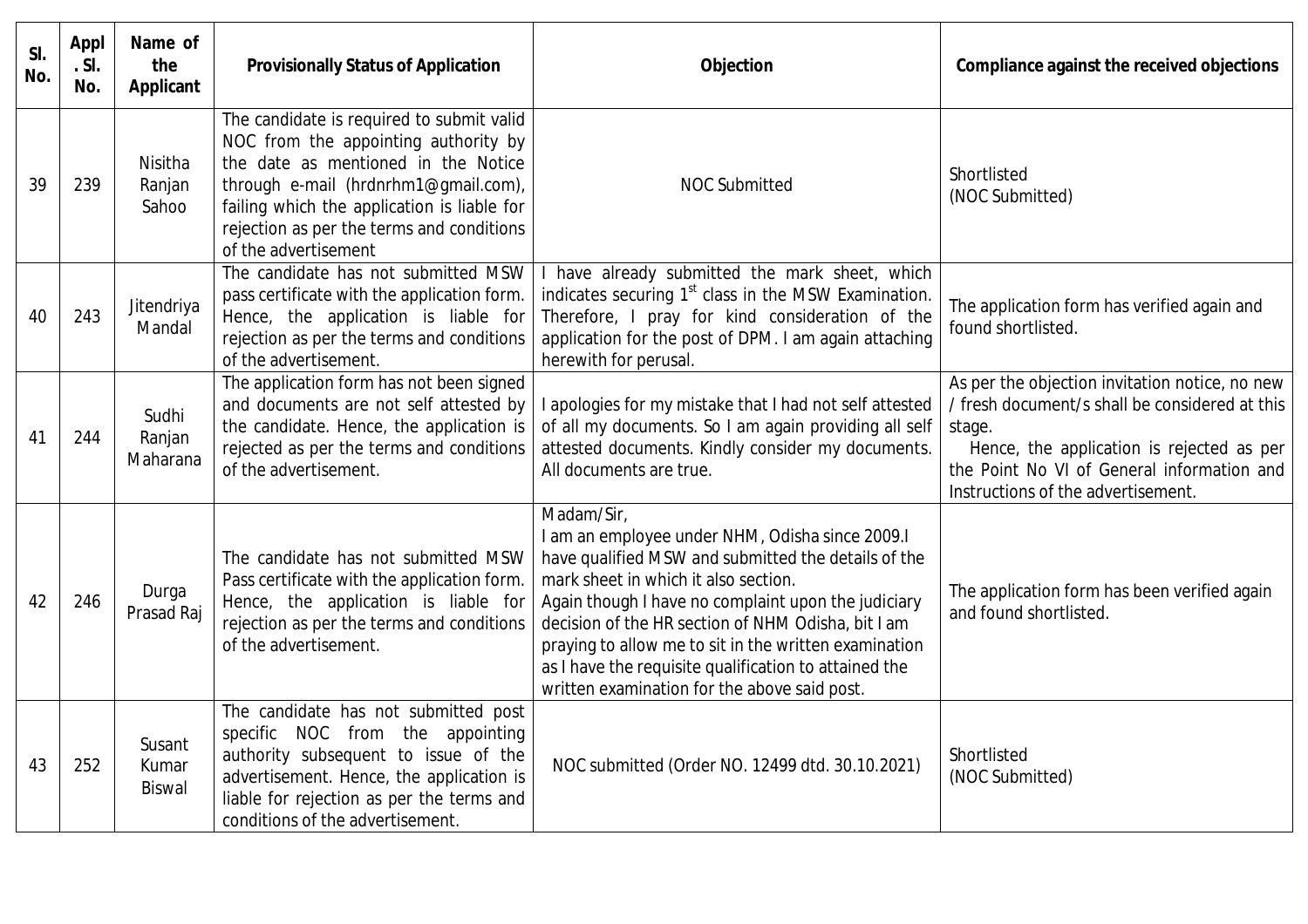| SI.<br>No. | <b>Appl</b><br>.S.<br>No. | Name of<br>the<br><b>Applicant</b> | <b>Provisionally Status of Application</b>                                                                                                                                                                                                                                                                      | Objection                                                                                                               | Compliance against the received objections                                                                                                                                                                                                                                                                                                                                                                                                                                                                                                                                                                          |
|------------|---------------------------|------------------------------------|-----------------------------------------------------------------------------------------------------------------------------------------------------------------------------------------------------------------------------------------------------------------------------------------------------------------|-------------------------------------------------------------------------------------------------------------------------|---------------------------------------------------------------------------------------------------------------------------------------------------------------------------------------------------------------------------------------------------------------------------------------------------------------------------------------------------------------------------------------------------------------------------------------------------------------------------------------------------------------------------------------------------------------------------------------------------------------------|
| 44         | 274                       | Alok<br>Kumar<br>Mishra            | The candidate is required to submit valid<br>NOC from the appointing authority by<br>the date as mentioned in the Notice<br>through e-mail (hrdnrhm1@gmail.com),<br>failing which the application is liable for<br>rejection as per the terms and conditions<br>of the advertisement.                           | NOC submitted (Order NO. 13211 dtd. 20.11.2021)                                                                         | Shortlisted<br>(NOC Submitted)                                                                                                                                                                                                                                                                                                                                                                                                                                                                                                                                                                                      |
| 45         | 290                       | Dr. Niroj<br>Kumar<br>Satpathy     | The candidate is required to submit valid<br>NOC from the appointing authority by<br>the date as mentioned in the Notice<br>through e-mail (hrdnrhm1@gmail.com),<br>failing which the application is liable for<br>rejection as per the terms and conditions<br>of the advertisement.                           | Submission of Valid NOC from the appointing<br>Authority (JD Admin. NHM, Odisha) vide order no<br>Dt.30.10.21, SI No-32 | Shortlisted<br>(NOC Submitted)                                                                                                                                                                                                                                                                                                                                                                                                                                                                                                                                                                                      |
| 46         | 313                       | Laxmidhar<br>Mahapatra             | The candidate is required to submit valid<br>NOC from the appointing authority by<br>the date as mentioned in the Notice<br>through e-mail (hrdnrhm1@gmail.com),<br>failing which the application is liable for<br>rejection as per the terms and conditions<br>of the advertisement.                           | NOC submitted (Order NO. 12499 dtd. 30.10.2021)                                                                         | Shortlisted<br>(NOC Submitted)                                                                                                                                                                                                                                                                                                                                                                                                                                                                                                                                                                                      |
| 47         | 320                       | Deepak<br>Kumar<br>Nanda           | The candidate does not have requisite 5<br>years of post qualification experience.<br>The candidate has not attached post<br>qualification experience certificates with<br>the application form. Hence, the<br>application is liable for rejection as per<br>terms & conditions of the<br>the<br>advertisement. | Experience – 14 years 6 months 4 days                                                                                   | The application form has been verified again.<br>As per the point no. vii of General<br>information and<br>Instructions<br>0f<br>the<br>advertisement, the candidate<br>has<br>not<br>submitted any experience certificate to<br>establish his post qualification experience at<br>the time of submission of application form.<br>As per the objection invitation notice, no<br>new / fresh document/s shall be considered<br>at this stage.<br>Hence, the application is rejected for not<br>having requisite 5 years of post qualification<br>experience as per the terms and conditions of<br>the advertisement. |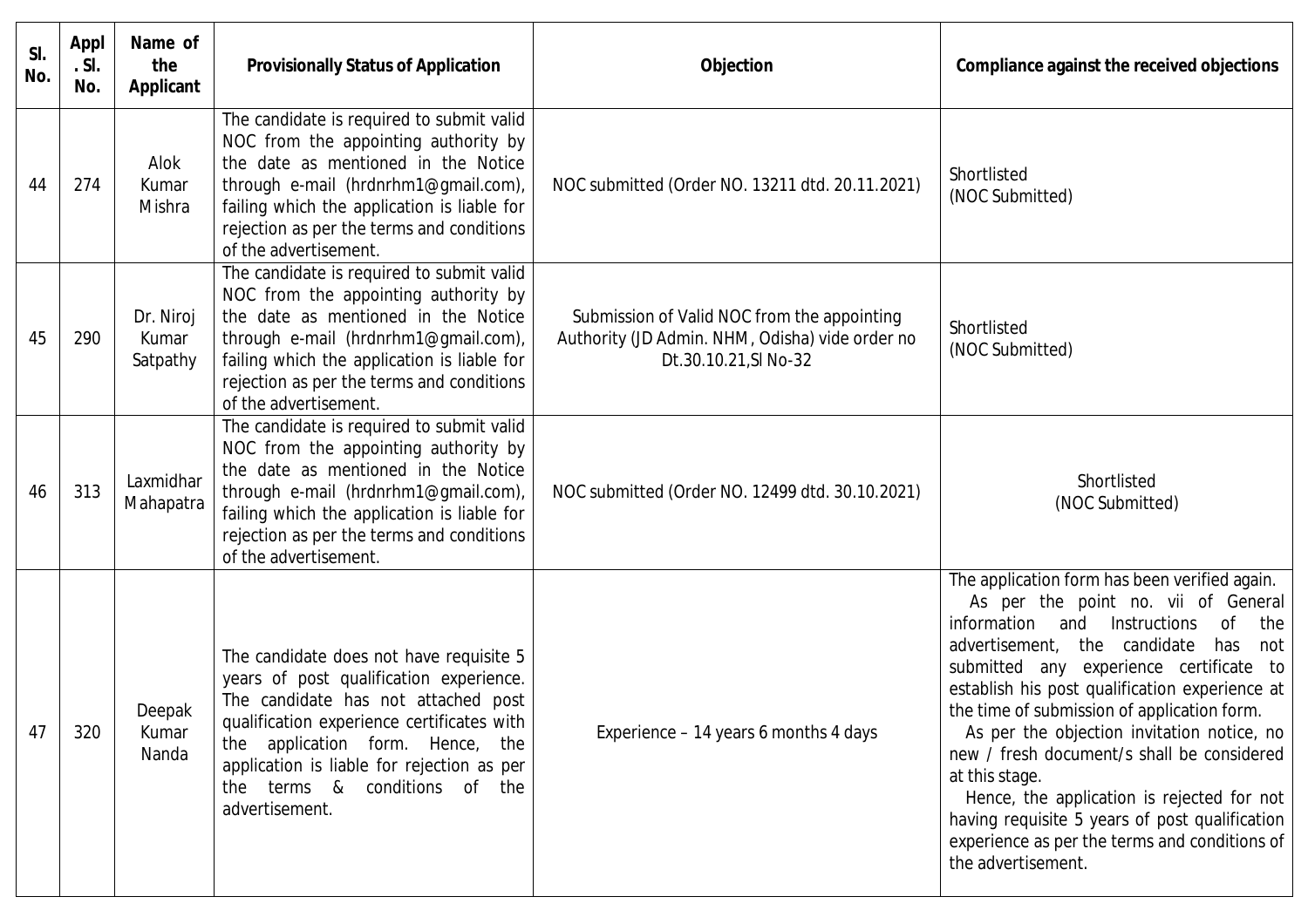| SI.<br>No. | Appl<br>. SI.<br>No. | Name of<br>the<br>Applicant    | <b>Provisionally Status of Application</b>                                                                                                                                                                                                                                            | Objection                                                                                                                                                                                                                                                                                                                                                                                                                                                                                                                           | Compliance against the received objections |
|------------|----------------------|--------------------------------|---------------------------------------------------------------------------------------------------------------------------------------------------------------------------------------------------------------------------------------------------------------------------------------|-------------------------------------------------------------------------------------------------------------------------------------------------------------------------------------------------------------------------------------------------------------------------------------------------------------------------------------------------------------------------------------------------------------------------------------------------------------------------------------------------------------------------------------|--------------------------------------------|
| 48         | 324                  | Jitendra<br>Kumar<br>Sahoo     | The candidate is required to submit valid<br>NOC from the appointing authority by<br>the date as mentioned in the Notice<br>through e-mail (hrdnrhm1@gmail.com),<br>failing which the application is liable for<br>rejection as per the terms and conditions<br>of the advertisement. | Requirement of NOC from the appointing authority.<br>The NOC is submitted herewith (Order No. 12499 dt.<br>30.10.2021 of JD (Admin), NHM Odisha) SI. No. 9                                                                                                                                                                                                                                                                                                                                                                          | Shortlisted<br>(NOC Submitted)             |
| 49         | 327                  | Hitesh<br>Kumar<br>Tripathy    | The candidate is required to submit valid<br>NOC from the appointing authority by<br>the date as mentioned in the Notice<br>through e-mail (hrdnrhm1@gmail.com),<br>failing which the application is liable for<br>rejection as per the terms and conditions<br>of the advertisement. | NOC submitted (Order NO. 12499 dtd. 30.10.2021)                                                                                                                                                                                                                                                                                                                                                                                                                                                                                     | Shortlisted<br>(NOC Submitted)             |
| 50         | 328                  | Abhiram<br>Sahoo               | The candidate is required to submit valid<br>NOC from the appointing authority by<br>the date as mentioned in the Notice<br>through e-mail (hrdnrhm1@gmail.com),<br>failing which the application is liable for<br>rejection as per the terms and conditions<br>of the advertisement. | Objection :<br>The candidate is required to submit valid NOC from<br>the appointing authority by the date as mentioned in<br>the Notice through e-mail (hrdnrhm1@gmail.com),<br>failing which the application is liable for rejection as<br>per the terms and conditions of the advertisement.<br>Compliance ;<br>NOC is attached herewith vide Order no. 12499<br>Dated; 30.10.2021 Office of the Mission Directorate,<br>NHM Odisha (Appointing authority).<br>The name of Candidate Abhiram Sahoo is mentioned<br>in SL. No. 12. | Shortlisted<br>(NOC Submitted)             |
| 51         | 329                  | Shubhend<br>u Shekhar<br>Panda | The candidate is required to submit valid<br>NOC from the appointing authority by<br>the date as mentioned in the Notice<br>through e-mail (hrdnrhm1@gmail.com),<br>failing which the application is liable for<br>rejection as per the terms and conditions<br>of the advertisement. | As per letter No. 12499/Dt. 30.10.21 of Joint Director<br>(Admin), NHM, Odisha. The NOC submitted for the<br>post of District Programme<br>manager<br>vide<br>Advertisement No. 22/2021 and Corrigendum no.<br>25/2021.                                                                                                                                                                                                                                                                                                             | Shortlisted<br>(NOC Submitted)             |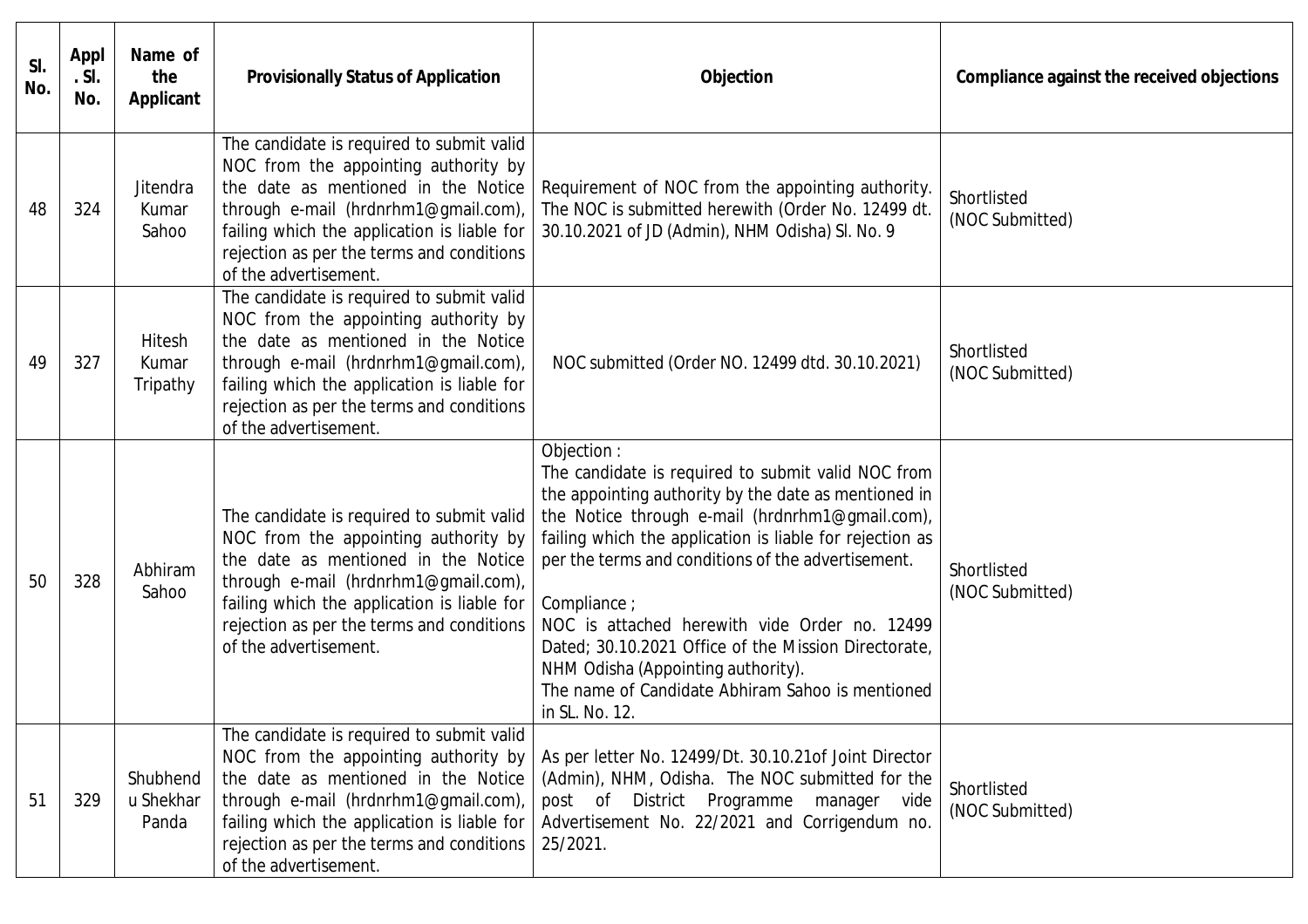| SI.<br>No. | <b>Appl</b><br>.S. | Name of<br>the            | <b>Provisionally Status of Application</b>                                                                                                                                                                                                                                            | <b>Objection</b>                                                                                                                                                                                                                                                                                                            | Compliance against the received objections                                                                                                                                                                                                                                                                                                                                                                                                                                                                                                                                                                                                                                                                                                     |
|------------|--------------------|---------------------------|---------------------------------------------------------------------------------------------------------------------------------------------------------------------------------------------------------------------------------------------------------------------------------------|-----------------------------------------------------------------------------------------------------------------------------------------------------------------------------------------------------------------------------------------------------------------------------------------------------------------------------|------------------------------------------------------------------------------------------------------------------------------------------------------------------------------------------------------------------------------------------------------------------------------------------------------------------------------------------------------------------------------------------------------------------------------------------------------------------------------------------------------------------------------------------------------------------------------------------------------------------------------------------------------------------------------------------------------------------------------------------------|
|            | No.                | Applicant                 | The candidate is required to submit valid<br>NOC from the appointing authority by                                                                                                                                                                                                     |                                                                                                                                                                                                                                                                                                                             |                                                                                                                                                                                                                                                                                                                                                                                                                                                                                                                                                                                                                                                                                                                                                |
| 52         | 340                | Sasmita<br>Sahu           | the date as mentioned in the Notice<br>through e-mail (hrdnrhm1@gmail.com),<br>failing which the application is liable for<br>rejection as per the terms and conditions<br>of the advertisement                                                                                       | <b>NOC Submitted</b>                                                                                                                                                                                                                                                                                                        | Shortlisted<br>(NOC Submitted)                                                                                                                                                                                                                                                                                                                                                                                                                                                                                                                                                                                                                                                                                                                 |
| 53         | 349                | Pradeep<br>Kumar<br>Sahoo | The candidate is required to submit valid<br>NOC from the appointing authority by<br>the date as mentioned in the Notice<br>through e-mail (hrdnrhm1@gmail.com),<br>failing which the application is liable for<br>rejection as per the terms and conditions<br>of the advertisement. | "Required to submit valid NOC from the appointing<br>authority"<br>"As per order no. 12507 Dated 30.10.2021 of JD<br>(Admin), NHM, Odisha I submit the NOC-cum-<br>Experience Certificate".<br>SL - 19                                                                                                                      | Shortlisted<br>(NOC Submitted)                                                                                                                                                                                                                                                                                                                                                                                                                                                                                                                                                                                                                                                                                                                 |
| 54         | 351                | Dayasis<br>Sahu           | The candidate is required to submit valid<br>NOC from the appointing authority by<br>the date as mentioned in the Notice<br>through e-mail (hrdnrhm1@gmail.com),<br>failing which the application is liable for<br>rejection as per the terms and conditions<br>of the advertisement. | Please find the NOC from the appointing authority<br>annexed herewith.                                                                                                                                                                                                                                                      | Shortlisted<br>(NOC Submitted)                                                                                                                                                                                                                                                                                                                                                                                                                                                                                                                                                                                                                                                                                                                 |
| 55         | 374                | Geetanjali<br>Sa          | <b>Provisionally Shortlisted</b>                                                                                                                                                                                                                                                      | Sir,<br>Pls fi d the attched experience certificate copy for<br>your reference. Now I am working @OSDMA since<br>January 2017 but my this experience hasn't added by<br>you. Pls consider and add my 5 years of experience in<br>my cv. My total post qualification experience is 12<br>years +. Pls calculate accordingly. | The application form has been verified again &<br>found that the candidate has submitted 4<br>numbers of experience certificates from District<br>Watershed Mission, Bolangir, DRDA, Kalahandi,<br>DOVE & OSDMA, Kalahandi, which is 7 yrs 6<br>Months & 11 days.<br>The work experience of District Watershed<br>Mission has calculated from 16/12/2009 to<br>24/06/2010 as the result declaration date of<br>MBA is 16/12/2009.<br>The Experience Certificate of Sabuja Biplaba &<br>work experience of District Watershed Mission<br>from August, 2006 to 15/12/2009 Couldn't be<br>considered as pre qualification experience.<br>The post qualification experience of the<br>applicant has been corrected as 7 yrs 6 Months<br>& 11 days. |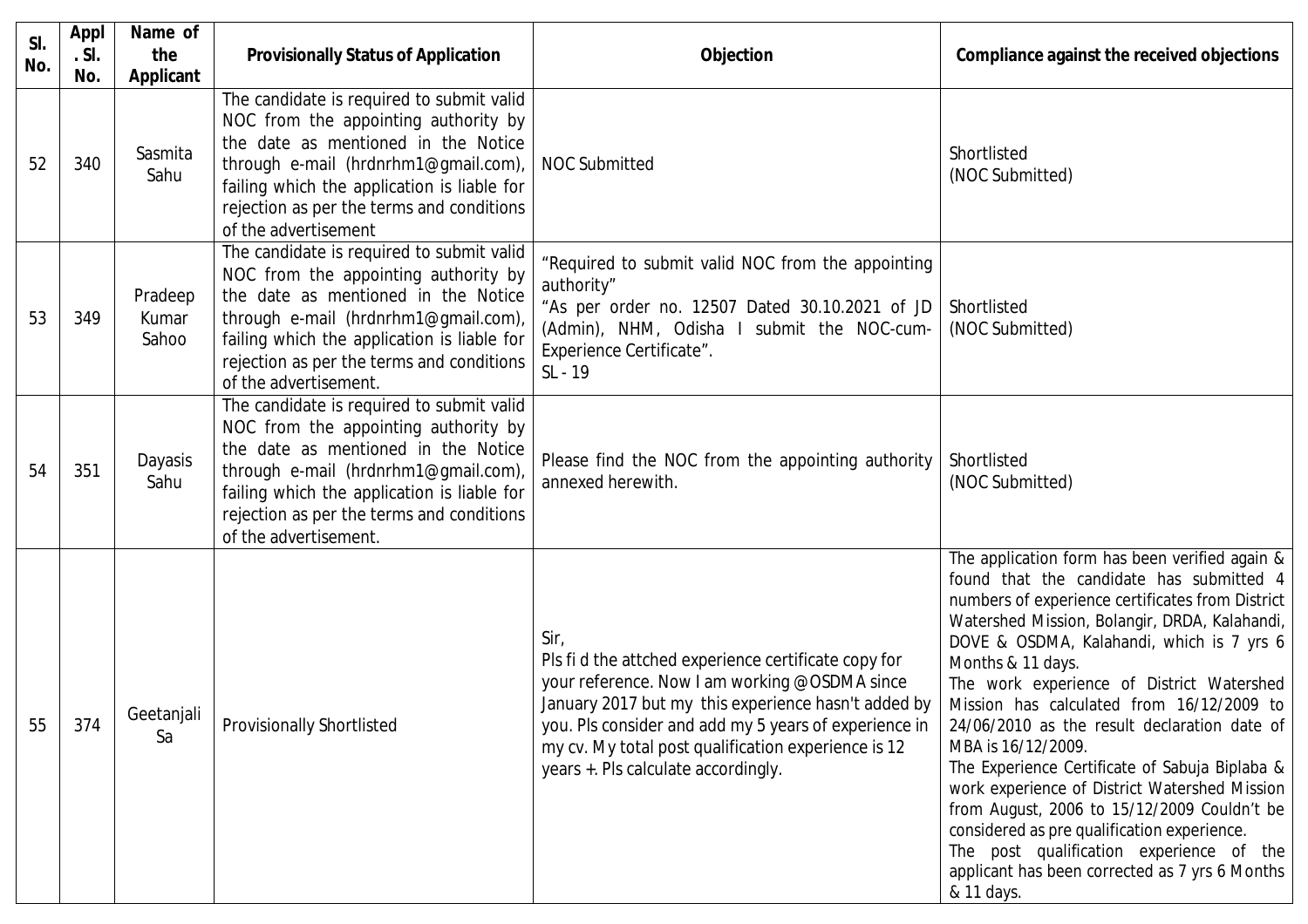| SI.<br>No. | <b>Appl</b><br>.S.<br>No. | Name of<br>the<br><b>Applicant</b> | <b>Provisionally Status of Application</b>                                                                                                                                                                                                                                            | <b>Objection</b>                                                                                                                                                                                                                                                                                                                                                                                                                                                                                                                                                                                                                                                                                                                                                                                                                                                                                                                                                                                                                                                                                                                                                                                                                                       | Compliance against the received objections                                                                                                                                                                                                                                                                                                                                                                                                                                                                                                                                             |
|------------|---------------------------|------------------------------------|---------------------------------------------------------------------------------------------------------------------------------------------------------------------------------------------------------------------------------------------------------------------------------------|--------------------------------------------------------------------------------------------------------------------------------------------------------------------------------------------------------------------------------------------------------------------------------------------------------------------------------------------------------------------------------------------------------------------------------------------------------------------------------------------------------------------------------------------------------------------------------------------------------------------------------------------------------------------------------------------------------------------------------------------------------------------------------------------------------------------------------------------------------------------------------------------------------------------------------------------------------------------------------------------------------------------------------------------------------------------------------------------------------------------------------------------------------------------------------------------------------------------------------------------------------|----------------------------------------------------------------------------------------------------------------------------------------------------------------------------------------------------------------------------------------------------------------------------------------------------------------------------------------------------------------------------------------------------------------------------------------------------------------------------------------------------------------------------------------------------------------------------------------|
| 56         | 387                       | Mohit<br>Kumar                     | The candidate is required to submit valid<br>NOC from the appointing authority by<br>the date as mentioned in the Notice<br>through e-mail (hrdnrhm1@gmail.com),<br>failing which the application is liable for<br>rejection as per the terms and conditions<br>of the advertisement. | NOC submitted (Order NO. 12918 dtd. 09.11.2021)                                                                                                                                                                                                                                                                                                                                                                                                                                                                                                                                                                                                                                                                                                                                                                                                                                                                                                                                                                                                                                                                                                                                                                                                        | Shortlisted<br>(NOC Submitted)                                                                                                                                                                                                                                                                                                                                                                                                                                                                                                                                                         |
| 57         | 398                       | Debasis<br>Sahu                    | <b>Provisionally Shortlisted</b>                                                                                                                                                                                                                                                      | Total year of experience may kindly be corrected.<br>There is mentioned only 5 years 11 months of<br>experience in the Provisional Database. I have gained<br>16 years of total experience and also mentioned in<br>the submitted application form.                                                                                                                                                                                                                                                                                                                                                                                                                                                                                                                                                                                                                                                                                                                                                                                                                                                                                                                                                                                                    | The application form has been verified again<br>and found that the candidate has completed<br>MSW in the year 2012.<br>The post qualification experience of the<br>applicant has been corrected as 7 years 3<br>months 29 days.                                                                                                                                                                                                                                                                                                                                                        |
| 58         | 402                       | <b>PRASHANS</b><br>A DAS           | The candidate does not have requisite 05<br>years of post qualification experience.<br>Hence, the application is liable for<br>rejection as per the terms and conditions<br>of the advertisement.                                                                                     | Dear Sir/Madam,<br>In compliance to the above objection, as the clarification, most<br>humbly I would like to inform you that I have 7 years of experience in<br>the Health Care and Government Sector, after completion of my<br>Post Graduation, i.e., MBA in Hospital and Health Care Managemen<br>and therefore I fulfill the requisite of 05 years of post qualification<br>experience, as per the above advertisement norms for being<br>shortlisted for the post of District Programme Manager (DPM).<br>Apart from this I would also like to inform you that I have worked with<br>NHM, Chhattisgarh before MBA for a period of four years in the post<br>of Rural Medical Assistant from 2008 to 2011. In total I hold a 13 yea<br>of experience in Health Care, Health Care Education and<br>Government Sector.<br>I am enclosing again my post qualification Experience Certificates<br>that I have already submitted via post to NRHM for your kind perusa<br>On the basis of the above clarification I request you to kindly<br>reconsider my application for the post of District Programme Manag<br>for being provisionally shortlisted.<br>I would be grateful to you for the kind consideration of my request.<br><b>Thanking You</b> | The application form has been verified again<br>The candidate has submitted two nos. of<br>experience certificates.<br>The work Experience of CM&HO,<br>Bastala, Jagdalpur is pre-qualification<br>experience,<br>which<br>can't<br>be<br>considered.<br>certificate<br><sub>of</sub><br>KIIT<br>Experience<br>$\bullet$<br>University<br>03.06.2015<br>from<br>to<br>31.12.2016 is 1 year 6 months 17<br>days.<br>Hence, the application is rejected for not<br>having requisite 5 years of post qualification<br>experience as per the terms and conditions of<br>the advertisement. |
| 59         | 406                       | Hrudanand<br>a Rout                | The candidate is required to submit valid<br>NOC from the appointing authority by<br>the date as mentioned in the Notice<br>through e-mail (hrdnrhm1@gmail.com),<br>failing which the application is liable for<br>rejection as per the terms and conditions<br>of the advertisement. | NOC submitted (Order NO. 13211 dtd. 20.11.2021)                                                                                                                                                                                                                                                                                                                                                                                                                                                                                                                                                                                                                                                                                                                                                                                                                                                                                                                                                                                                                                                                                                                                                                                                        | Shortlisted<br>(NOC Submitted)                                                                                                                                                                                                                                                                                                                                                                                                                                                                                                                                                         |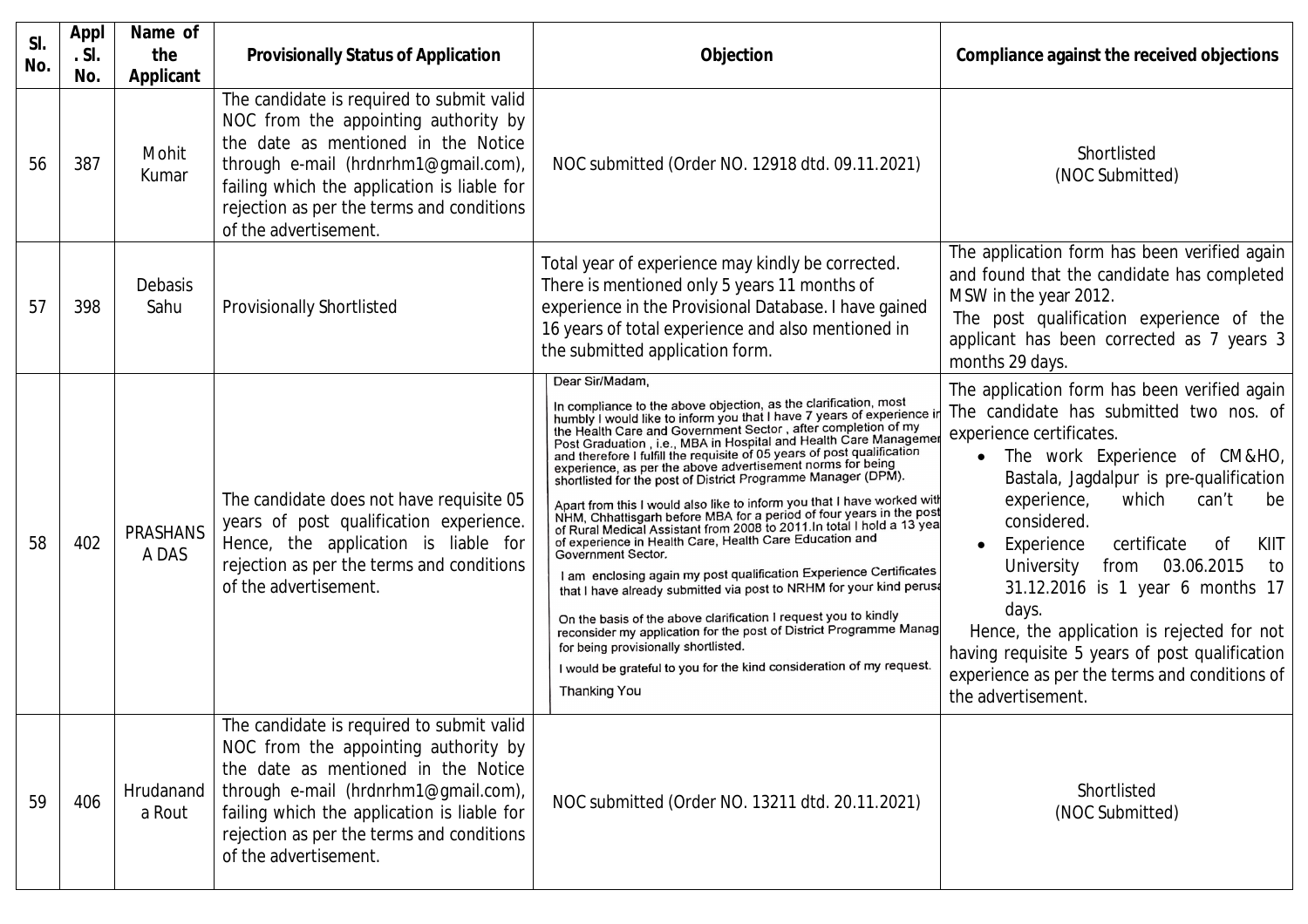| SI.<br>No. | Appl<br>.S.<br>No. | Name of<br>the<br><b>Applicant</b> | <b>Provisionally Status of Application</b>                                                                                                                                                        | <b>Objection</b>                                                                                                                                                                                                                                                                                                                                                                                                                                                                                                                                                                                                      | Compliance against the received objections                                                                                                                                                                                                                                                                                                                                                                                                                                                                                                                                                                                                                                                                                                                                                                                                                                                                                                                                                                                                                                                                                                     |
|------------|--------------------|------------------------------------|---------------------------------------------------------------------------------------------------------------------------------------------------------------------------------------------------|-----------------------------------------------------------------------------------------------------------------------------------------------------------------------------------------------------------------------------------------------------------------------------------------------------------------------------------------------------------------------------------------------------------------------------------------------------------------------------------------------------------------------------------------------------------------------------------------------------------------------|------------------------------------------------------------------------------------------------------------------------------------------------------------------------------------------------------------------------------------------------------------------------------------------------------------------------------------------------------------------------------------------------------------------------------------------------------------------------------------------------------------------------------------------------------------------------------------------------------------------------------------------------------------------------------------------------------------------------------------------------------------------------------------------------------------------------------------------------------------------------------------------------------------------------------------------------------------------------------------------------------------------------------------------------------------------------------------------------------------------------------------------------|
| 60         | 415                | Bijaya<br>Kumar<br>Mahapatro       | The candidate does not have requisite 05<br>years of post qualification experience.<br>Hence, the application is liable for<br>rejection as per the terms and conditions<br>of the advertisement. | I have completed my 6.5 years of post qualification<br>experience as on date the details as follow.<br>1. Completed my 3 years of pot qualification<br>experience at Indian Red Cross Society, Odisha<br>State Branch, Bhubaneswar as State DM<br>Coordinator (copy enclosed).<br>Presently working as District Youth Officer at<br>2.<br>NYK Gajapati, Ministry of Youth affairs & Sports,<br>Govt. of India from Dec 2018 to till date, it<br>means, I have completed 3 years & 3 months of<br>post qualification experience<br>(сору<br>of<br>deployment is attached).<br>Hence, my application may be considered. | The application form has been verified again<br>and found that the candidate has not<br>MSW Pass certificate<br>submitted<br>and<br>Submitted<br>total 03 nos. of experience<br>certificates with the application form.<br>The work experience at Indian Red Cross<br>Society from 12.05.2015 to 30.04.2018. But<br>he has passed MSW on dtd. 18.05.2015 as per<br>the MSW Part-II Mark sheet.<br>Hence, the period of post qualification<br>experience from 19.05.2015 to 30.04.2018 is<br>02 years 11 months 12 days.<br>The experience at Helping Youth<br>Association from 05-03-2013 to 11.05.2015<br>and the experience at RWSS from February<br>2010 to February 2013 are pre-qualification<br>experience, which, can't be considered.<br>The experience certificate of NYK, Gajapati<br>has not been submitted at the time of<br>submission of application form.<br>No new / fresh document/s shall be<br>considered as per the objection invitation<br>notice.<br>Hence, the application is rejected for not<br>having requisite 5 years of post qualification<br>experience as per the terms and conditions of<br>the advertisement. |
| 61         | 421                | <b>Tapas</b><br>Kumar<br>Panda     | The candidate does not have requisite 05<br>years of post qualification experience.<br>Hence, the application is liable for<br>rejection as per the terms and conditions<br>of the advertisement. | In my earlier application, I have not submitted my<br>work experience of the current organization, which I<br>am submitting herewith for kind consideration.                                                                                                                                                                                                                                                                                                                                                                                                                                                          | As per the objection invitation notice, no new<br>/ fresh document/s shall be considered at this<br>stage.<br>Hence, the application is rejected for not<br>having requisite 5 years of post qualification<br>experience as per the terms and conditions of                                                                                                                                                                                                                                                                                                                                                                                                                                                                                                                                                                                                                                                                                                                                                                                                                                                                                    |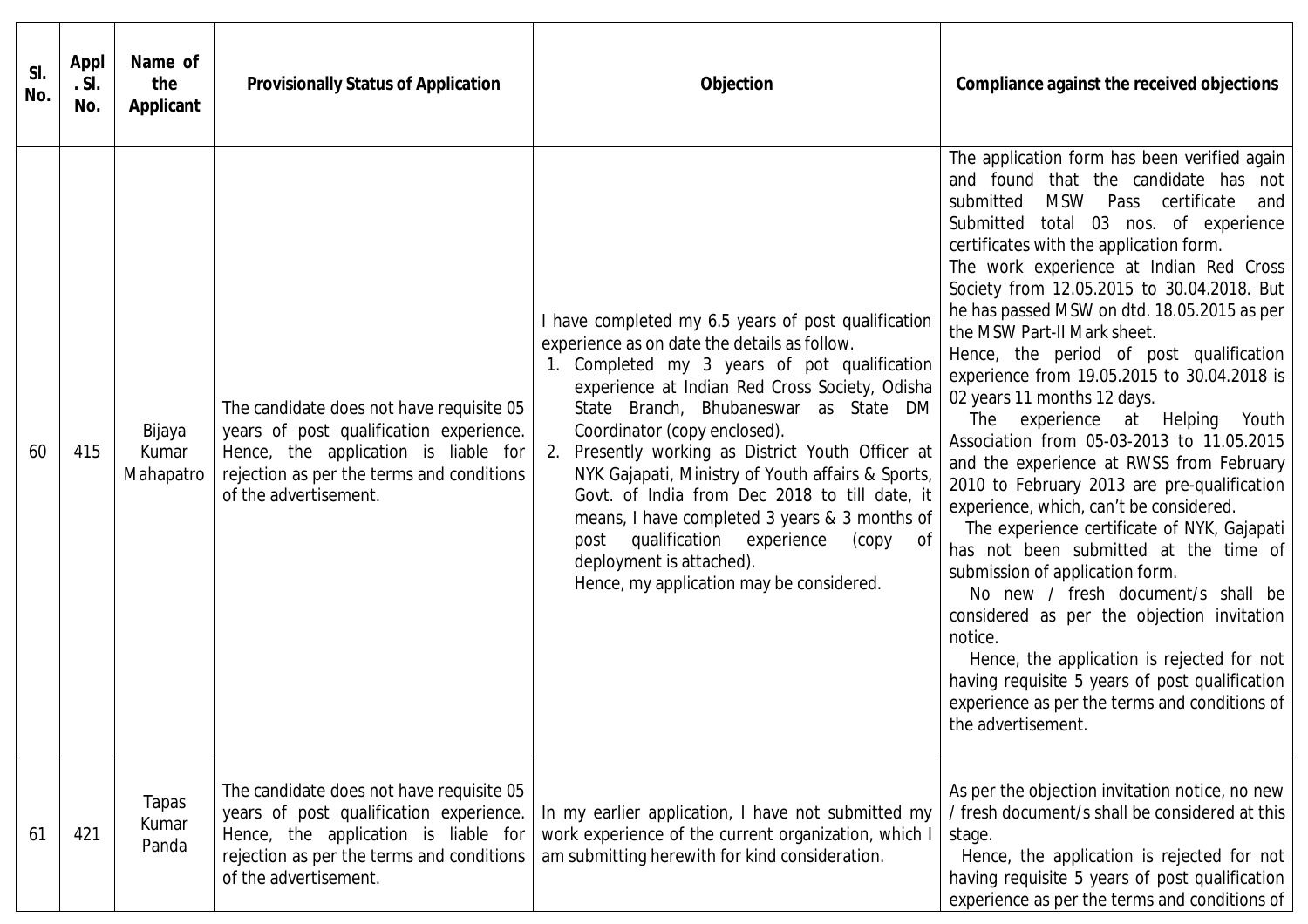|            |                    |                              |                                                                                                                                                                                                                                                                                       |                                                                                                                                                                                                                                                                                                                                                                                                                                                                                                                                                                                                                                                                                                                                                                                                                                                                                                                          | the advertisement.                                                                                                                                                                                                                                                                                                                                                                                                 |
|------------|--------------------|------------------------------|---------------------------------------------------------------------------------------------------------------------------------------------------------------------------------------------------------------------------------------------------------------------------------------|--------------------------------------------------------------------------------------------------------------------------------------------------------------------------------------------------------------------------------------------------------------------------------------------------------------------------------------------------------------------------------------------------------------------------------------------------------------------------------------------------------------------------------------------------------------------------------------------------------------------------------------------------------------------------------------------------------------------------------------------------------------------------------------------------------------------------------------------------------------------------------------------------------------------------|--------------------------------------------------------------------------------------------------------------------------------------------------------------------------------------------------------------------------------------------------------------------------------------------------------------------------------------------------------------------------------------------------------------------|
|            |                    |                              |                                                                                                                                                                                                                                                                                       |                                                                                                                                                                                                                                                                                                                                                                                                                                                                                                                                                                                                                                                                                                                                                                                                                                                                                                                          |                                                                                                                                                                                                                                                                                                                                                                                                                    |
| SI.<br>No. | Appl<br>.S.<br>No. | Name of<br>the<br>Applicant  | <b>Provisionally Status of Application</b>                                                                                                                                                                                                                                            | Objection                                                                                                                                                                                                                                                                                                                                                                                                                                                                                                                                                                                                                                                                                                                                                                                                                                                                                                                | Compliance against the received objections                                                                                                                                                                                                                                                                                                                                                                         |
| 62         | 423                | Rakesh<br>Kumar<br>Mohapatra | The candidate is required to submit valid<br>NOC from the appointing authority by<br>the date as mentioned in the Notice<br>through e-mail (hrdnrhm1@gmail.com),<br>failing which the application is liable for<br>rejection as per the terms and conditions<br>of the advertisement. | <b>NOC Submitted</b>                                                                                                                                                                                                                                                                                                                                                                                                                                                                                                                                                                                                                                                                                                                                                                                                                                                                                                     | Shortlisted<br>(NOC Submitted)                                                                                                                                                                                                                                                                                                                                                                                     |
| 63         | 429                | Durga<br>Prasad<br>Panda     | candidate has not submitted<br>The<br>certificates and mark sheets in support of<br>age with the application form. Hence, the<br>application is liable for rejection as per<br>terms and conditions of the<br>the<br>advertisement.                                                   | As far my knowledge is concerned, I have send my<br>application in offline made with all required<br>documents and certificates.<br>However, if more non submission leads to<br>rejection of candidature then I am submitting the<br>same documents to sufficient the objection raised.<br>Documents enclose ;<br>1. All mark sheets & certificates<br>Adhar<br>2.<br>3. 10 <sup>th</sup> Certificate as proof of age.                                                                                                                                                                                                                                                                                                                                                                                                                                                                                                   | The application form has been verified again.<br>The candidate has not submitted any<br>documents in support of age at time of<br>submission of application form.<br>As per the objection invitation notice, no<br>new / fresh document/s shall be considered<br>at this stage.<br>Hence, the application is rejected as per<br>the point no. vii of General information and<br>Instructions of the advertisement. |
| 64         | 438                | Satesh<br>Kumar<br>Teipathy  | The applicant has not submitted neither<br>System Generated Appl. Form nor<br>prescribed Appl. Form along with<br>supportive documents with in the due<br>date.Hence, the application is liable for<br>rejection as per te terms and conditions<br>of the advertisement.              | With due respect and humble submission, I am drawing<br>your kindness towards t}te fact that myself Mr. Satesh<br>Kumar Tripathy working as District Consultant (NTCP),<br>Koraput under your Administrative Control. I had<br>applied for the post of DPM vide Adv No. 22/2t, dated<br>O6/10/21 through online on date 21/10/21. My<br>application No is NRHM_DPG_6O618. After appling<br>online I had submitted all relevant documents to claim<br>my candidature through speed post much before the<br>due date. But in the objection list published recently it<br>is mention against my name (Objection List 51 No - 438)<br>that the application has not submitted in due dare and<br>hence liable for rejection. I therefore request you to<br>kindly reconsider my case sympathetically candidature<br>(if otherwise eligible) for the post of DPM, for which act<br>of your kindness I will be thankful to you. | The last date of receipt of application form<br>was 06-11-2021. The application form has<br>been verified again and found that the form<br>with relevant documents was received by this<br>office on dtd. 08-11-2021.<br>Hence, the application is rejected as per the<br>point no.1 of Corrigendum of the said<br>advertisement.                                                                                  |